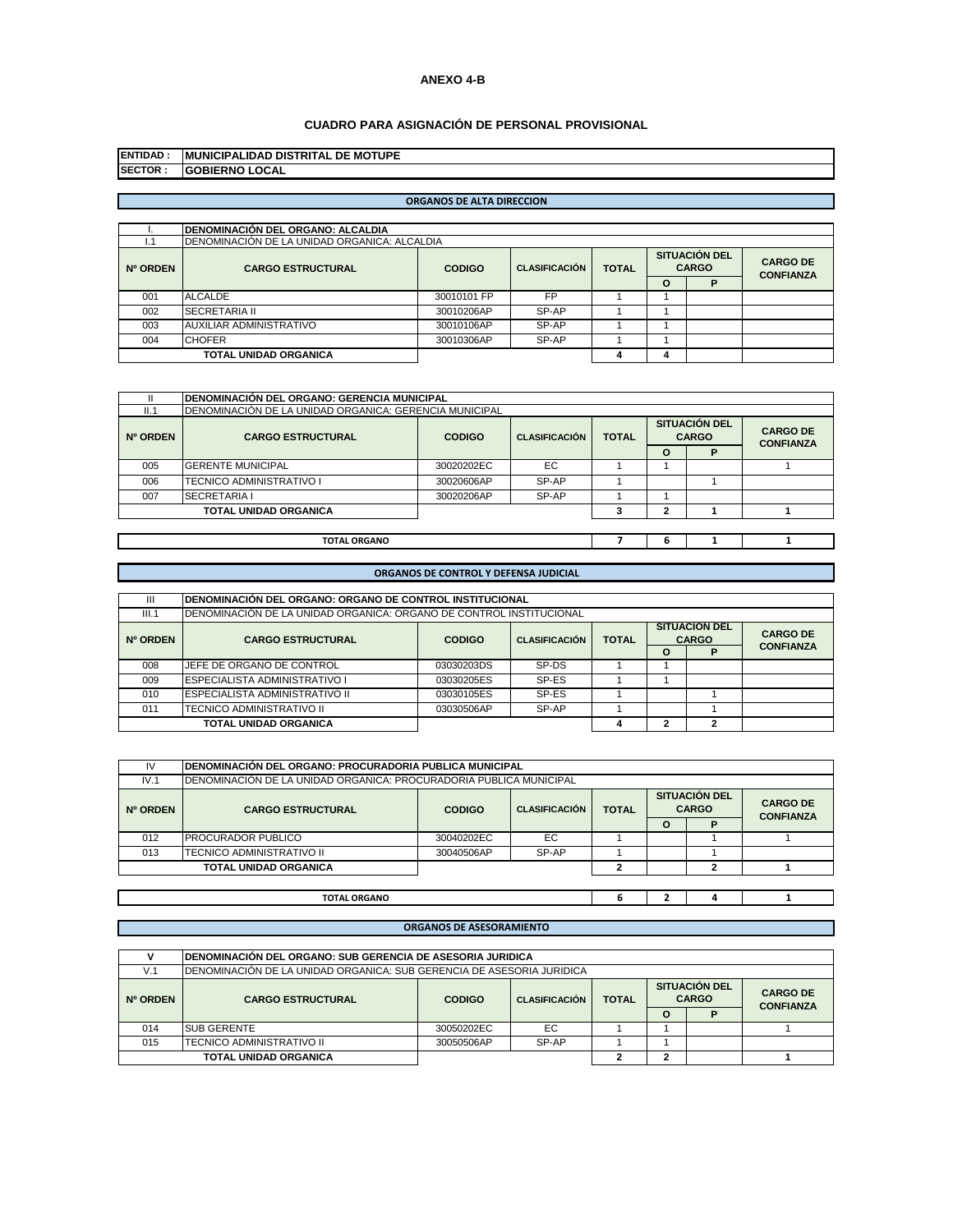| VI       | IDENOMINACIÓN DEL ORGANO: SUB GERENCIA DE PLANIFICACION Y PRESUPUESTO            |               |                      |              |          |                                      |                                     |  |
|----------|----------------------------------------------------------------------------------|---------------|----------------------|--------------|----------|--------------------------------------|-------------------------------------|--|
| VI.1     | IDENOMINACIÓN DE LA UNIDAD ORGANICA: SUB GERENCIA DE PLANIFICACION Y PRESUPUESTO |               |                      |              |          |                                      |                                     |  |
| Nº ORDEN | <b>CARGO ESTRUCTURAL</b>                                                         | <b>CODIGO</b> | <b>CLASIFICACIÓN</b> | <b>TOTAL</b> |          | <b>SITUACIÓN DEL</b><br><b>CARGO</b> | <b>CARGO DE</b><br><b>CONFIANZA</b> |  |
|          |                                                                                  |               |                      |              | $\Omega$ |                                      |                                     |  |
| 016      | <b>SUB GERENTE</b>                                                               | 30061202EC    | EC.                  |              |          |                                      |                                     |  |
| 017      | <b>SECRETARIA II</b>                                                             | 30061206AP    | SP-AP                |              |          |                                      |                                     |  |
|          | <b>TOTAL UNIDAD ORGANICA</b>                                                     |               |                      |              |          |                                      |                                     |  |

| VI                           | IDENOMINACIÓN DEL ORGANO: SUB GERENCIA DE PLANIFICACION Y PRESUPUESTO                   |               |                      |              |                                      |   |                                     |
|------------------------------|-----------------------------------------------------------------------------------------|---------------|----------------------|--------------|--------------------------------------|---|-------------------------------------|
| VI.2                         | IDENOMINACIÓN DE LA UNIDAD ORGANICA: UNIDAD DE PROGRAMACION Y EVALUACIÓN PRESUPUESTARIA |               |                      |              |                                      |   |                                     |
| Nº ORDEN                     | <b>CARGO ESTRUCTURAL</b>                                                                | <b>CODIGO</b> | <b>CLASIFICACIÓN</b> | <b>TOTAL</b> | <b>SITUACIÓN DEL</b><br><b>CARGO</b> |   | <b>CARGO DE</b><br><b>CONFIANZA</b> |
|                              |                                                                                         |               |                      |              |                                      | D |                                     |
| 018                          | TECNICO ADMINISTRATIVO III                                                              | 30062406AP    | SP-AP                |              |                                      |   |                                     |
| <b>TOTAL UNIDAD ORGANICA</b> |                                                                                         |               |                      |              |                                      |   |                                     |

| VI       | IDENOMINACIÓN DEL ORGANO: SUB GERENCIA DE PLANIFICACION Y PRESUPUESTO                     |            |                                      |  |   |                                     |  |  |  |  |
|----------|-------------------------------------------------------------------------------------------|------------|--------------------------------------|--|---|-------------------------------------|--|--|--|--|
| VI.3     | IDENOMINACIÓN DE LA UNIDAD ORGANICA: UNIDAD DE INFORMATICA. ESTADISTICA Y SOPORTE TECNICO |            |                                      |  |   |                                     |  |  |  |  |
| Nº ORDEN | <b>TOTAL</b><br><b>CARGO ESTRUCTURAL</b><br><b>CODIGO</b><br><b>CLASIFICACIÓN</b>         |            | <b>SITUACIÓN DEL</b><br><b>CARGO</b> |  |   | <b>CARGO DE</b><br><b>CONFIANZA</b> |  |  |  |  |
|          |                                                                                           |            |                                      |  | Ο |                                     |  |  |  |  |
| 019      | <b>IESPECIALISTA ADMINISTRATIVO I</b>                                                     | 30063105ES | SP-ES                                |  |   |                                     |  |  |  |  |
| 020      | ITECNICO ADMINISTRATIVO III                                                               | 30063406AP | SP-AP                                |  |   |                                     |  |  |  |  |
|          | <b>TOTAL UNIDAD ORGANICA</b>                                                              |            |                                      |  |   |                                     |  |  |  |  |

| VI       |                                                                                             | IDENOMINACIÓN DEL ORGANO: SUB GERENCIA DE PLANIFICACION Y PRESUPUESTO |                      |              |   |                                      |                                     |  |  |  |  |
|----------|---------------------------------------------------------------------------------------------|-----------------------------------------------------------------------|----------------------|--------------|---|--------------------------------------|-------------------------------------|--|--|--|--|
| VI.4     | IDENOMINACIÓN DE LA UNIDAD ORGANICA: UNIDAD DE COOPERACION TECNICA NACIONAL E INTERNACIONAL |                                                                       |                      |              |   |                                      |                                     |  |  |  |  |
| Nº ORDEN | <b>CARGO ESTRUCTURAL</b>                                                                    | <b>CODIGO</b>                                                         | <b>CLASIFICACIÓN</b> | <b>TOTAL</b> |   | <b>SITUACIÓN DEL</b><br><b>CARGO</b> | <b>CARGO DE</b><br><b>CONFIANZA</b> |  |  |  |  |
|          |                                                                                             |                                                                       |                      |              | O |                                      |                                     |  |  |  |  |
| 021      | ITECNICO ADMINISTRATIVO II                                                                  | 30064406AP                                                            | SP-AP                |              |   |                                      |                                     |  |  |  |  |
|          | <b>TOTAL UNIDAD ORGANICA</b>                                                                |                                                                       |                      |              |   |                                      |                                     |  |  |  |  |

| VI       | IDENOMINACIÓN DEL ORGANO: SUB GERENCIA DE PLANIFICACION Y PRESUPUESTO                         |               |                      |              |         |                                      |                                     |  |  |  |
|----------|-----------------------------------------------------------------------------------------------|---------------|----------------------|--------------|---------|--------------------------------------|-------------------------------------|--|--|--|
| VI.5     | IDENOMINACIÓN DE LA UNIDAD ORGANICA: OFICINA DE PROGRAMACIÓN MULTIANUAL DE INVERSIONES - OPMI |               |                      |              |         |                                      |                                     |  |  |  |
| Nº ORDEN | <b>CARGO ESTRUCTURAL</b>                                                                      | <b>CODIGO</b> | <b>CLASIFICACIÓN</b> | <b>TOTAL</b> |         | <b>SITUACIÓN DEL</b><br><b>CARGO</b> | <b>CARGO DE</b><br><b>CONFIANZA</b> |  |  |  |
|          |                                                                                               |               |                      |              | $\circ$ |                                      |                                     |  |  |  |
| 022      | ESPECIALISTA ADMINISTRATIVO                                                                   | 30065105ES    | SP-ES                |              |         |                                      |                                     |  |  |  |
|          | <b>TOTAL UNIDAD ORGANICA</b>                                                                  |               |                      |              |         |                                      |                                     |  |  |  |
|          |                                                                                               |               |                      |              |         |                                      |                                     |  |  |  |
|          | <b>TOTAL ORGANO</b>                                                                           |               |                      |              |         |                                      |                                     |  |  |  |

|          | <b>ORGANOS DE APOYO</b>                                |               |                      |              |                                      |   |                                     |  |  |  |
|----------|--------------------------------------------------------|---------------|----------------------|--------------|--------------------------------------|---|-------------------------------------|--|--|--|
|          |                                                        |               |                      |              |                                      |   |                                     |  |  |  |
| VII      | IDENOMINACIÓN DEL ORGANO: SECRETARIA GENERAL           |               |                      |              |                                      |   |                                     |  |  |  |
| VII.1    | DENOMINACIÓN DE LA UNIDAD ORGANICA: SECRETARIA GENERAL |               |                      |              |                                      |   |                                     |  |  |  |
| Nº ORDEN | <b>CARGO ESTRUCTURAL</b>                               | <b>CODIGO</b> | <b>CLASIFICACIÓN</b> | <b>TOTAL</b> | <b>SITUACIÓN DEL</b><br><b>CARGO</b> |   | <b>CARGO DE</b><br><b>CONFIANZA</b> |  |  |  |
|          |                                                        |               |                      |              | $\Omega$                             | D |                                     |  |  |  |
| 023      | ESPECIALISTA ADMINISTRATIVO                            | 30071105ES    | SP-ES                |              |                                      |   |                                     |  |  |  |
| 024      | TECNICO ADMINISTRATIVO II                              | 30071506AP    | SP-AP                |              |                                      |   |                                     |  |  |  |
|          | <b>TOTAL UNIDAD ORGANICA</b>                           |               |                      |              |                                      |   |                                     |  |  |  |

| VII             | <b>IDENOMINACIÓN DEL ORGANO: SECRETARIA GENERAL</b>                                    |               |                      |              |   |                                      |                                     |  |  |  |  |
|-----------------|----------------------------------------------------------------------------------------|---------------|----------------------|--------------|---|--------------------------------------|-------------------------------------|--|--|--|--|
| VII.2           | IDENOMINACIÓN DE LA UNIDAD ORGANICA: OFICINA DE TRAMITE DOCUMENTARIO Y ARCHIVO CENTRAL |               |                      |              |   |                                      |                                     |  |  |  |  |
| <b>Nº ORDEN</b> | <b>CARGO ESTRUCTURAL</b>                                                               | <b>CODIGO</b> | <b>CLASIFICACIÓN</b> | <b>TOTAL</b> |   | <b>SITUACIÓN DEL</b><br><b>CARGO</b> | <b>CARGO DE</b><br><b>CONFIANZA</b> |  |  |  |  |
|                 |                                                                                        |               |                      |              | O |                                      |                                     |  |  |  |  |
| 025             | <b>TECNICO ADMINISTRATIVO I</b>                                                        | 30072606AP    | SP-AP                |              |   |                                      |                                     |  |  |  |  |
|                 | <b>TOTAL UNIDAD ORGANICA</b>                                                           |               |                      |              |   |                                      |                                     |  |  |  |  |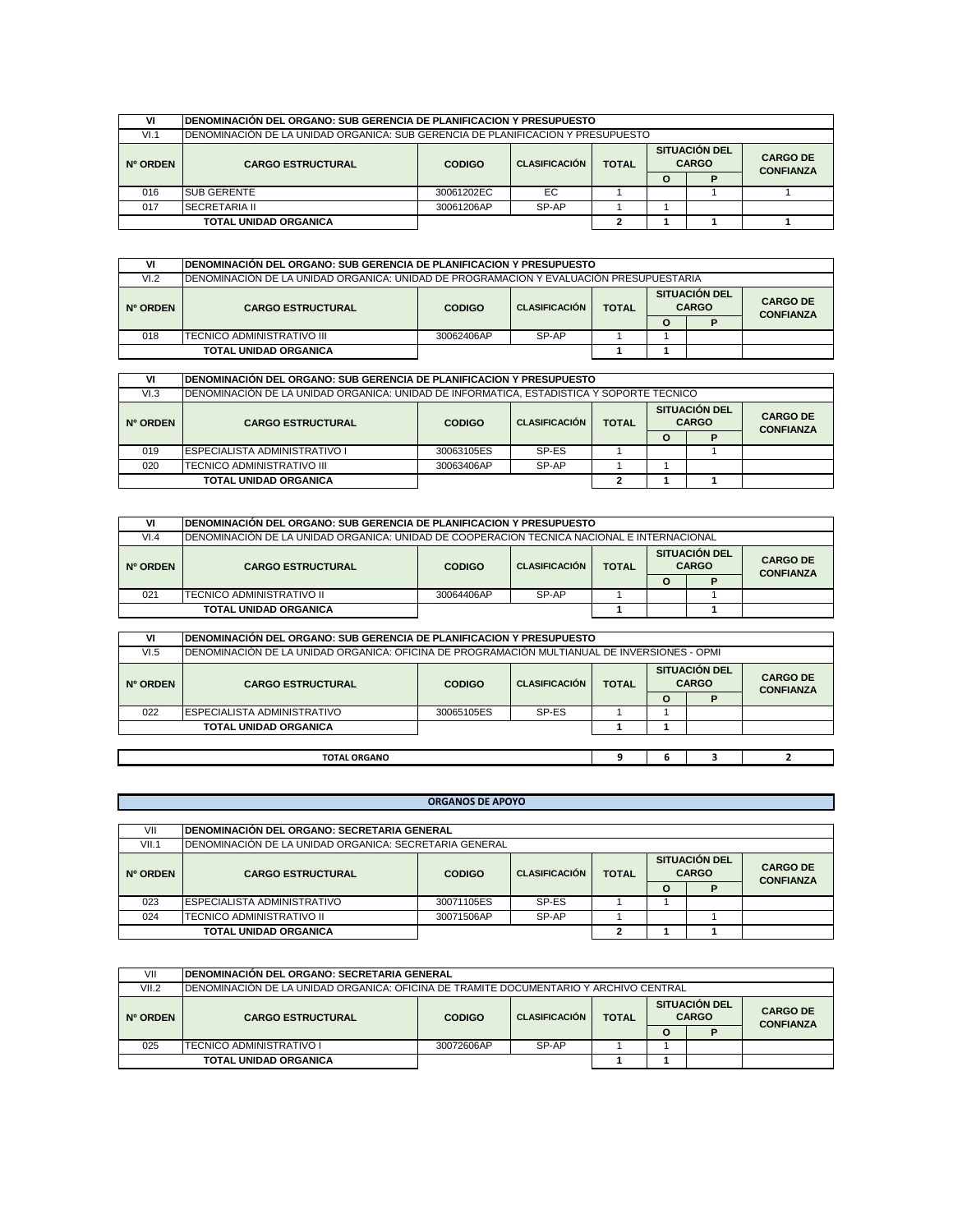| VII.2    |                                                                   | IDENOMINACIÓN DEL ORGANO: OFICINA DE TRAMITE DOCUMENTARIO Y ARCHIVO CENTRAL |                      |              |                                      |  |                                     |  |  |  |  |
|----------|-------------------------------------------------------------------|-----------------------------------------------------------------------------|----------------------|--------------|--------------------------------------|--|-------------------------------------|--|--|--|--|
| VII.2.1  | IDENOMINACIÓN DE LA UNIDAD ORGANICA: AREA DE TRAMITE DOCUMENTARIO |                                                                             |                      |              |                                      |  |                                     |  |  |  |  |
| Nº ORDEN | <b>CARGO ESTRUCTURAL</b>                                          | <b>CODIGO</b>                                                               | <b>CLASIFICACIÓN</b> | <b>TOTAL</b> | <b>SITUACION DEL</b><br><b>CARGO</b> |  | <b>CARGO DE</b><br><b>CONFIANZA</b> |  |  |  |  |
|          |                                                                   |                                                                             |                      |              | O                                    |  |                                     |  |  |  |  |
| 026      | <b>ITECNICO ADMINISTRATIVO III</b>                                | 30072406AP                                                                  | SP-AP                |              |                                      |  |                                     |  |  |  |  |
|          | <b>TOTAL UNIDAD ORGANICA</b>                                      |                                                                             |                      |              |                                      |  |                                     |  |  |  |  |

| VII.2    | <b>IDENOMINACIÓN DEL ORGANO: OFICINA DE TRAMITE DOCUMENTARIO Y ARCHIVO CENTRAL</b>                                        |                     |  |  |   |   |                  |  |  |  |
|----------|---------------------------------------------------------------------------------------------------------------------------|---------------------|--|--|---|---|------------------|--|--|--|
| VII.2.2  | <b>IDENOMINACIÓN DE LA UNIDAD ORGANICA: AREA DE ARCHIVO CENTRAL</b>                                                       |                     |  |  |   |   |                  |  |  |  |
| Nº ORDEN | <b>SITUACION DEL</b><br><b>CARGO</b><br><b>TOTAL</b><br><b>CLASIFICACIÓN</b><br><b>CARGO ESTRUCTURAL</b><br><b>CODIGO</b> |                     |  |  |   |   |                  |  |  |  |
|          |                                                                                                                           |                     |  |  | O | D | <b>CONFIANZA</b> |  |  |  |
| 027      | TECNICO ADMINISTRATIVO III                                                                                                | SP-AP<br>30072406AP |  |  |   |   |                  |  |  |  |
|          | <b>TOTAL UNIDAD ORGANICA</b>                                                                                              |                     |  |  |   |   |                  |  |  |  |

| VII      | IDENOMINACIÓN DEL ORGANO: SECRETARIA GENERAL                         |               |                      |              |                                      |                                     |  |  |  |  |
|----------|----------------------------------------------------------------------|---------------|----------------------|--------------|--------------------------------------|-------------------------------------|--|--|--|--|
| VII.3    | IDENOMINACIÓN DE LA UNIDAD ORGANICA: OFICINA DE IMAGEN INSTITUCIONAL |               |                      |              |                                      |                                     |  |  |  |  |
| Nº ORDEN | <b>CARGO ESTRUCTURAL</b>                                             | <b>CODIGO</b> | <b>CLASIFICACIÓN</b> | <b>TOTAL</b> | <b>SITUACIÓN DEL</b><br><b>CARGO</b> | <b>CARGO DE</b><br><b>CONFIANZA</b> |  |  |  |  |
|          |                                                                      |               |                      |              | Ω                                    |                                     |  |  |  |  |
| 028      | TECNICO ADMINISTRATIVO II                                            | 30073506AP    | SP-AP                |              |                                      |                                     |  |  |  |  |
|          | TOTAL UNIDAD ORGANICA                                                |               |                      |              |                                      |                                     |  |  |  |  |

| VIII     | IDENOMINACIÓN DEL ORGANO: SUB GERENCIA DE ADMINISTRACION Y FINANZAS            |                     |                      |              |                                      |                                     |  |  |  |  |
|----------|--------------------------------------------------------------------------------|---------------------|----------------------|--------------|--------------------------------------|-------------------------------------|--|--|--|--|
| VIII.1   | IDENOMINACIÓN DE LA UNIDAD ORGANICA: SUB GERENCIA DE ADMINISTRACION Y FINANZAS |                     |                      |              |                                      |                                     |  |  |  |  |
| Nº ORDEN | <b>CARGO ESTRUCTURAL</b>                                                       | <b>CODIGO</b>       | <b>CLASIFICACIÓN</b> | <b>TOTAL</b> | <b>SITUACIÓN DEL</b><br><b>CARGO</b> | <b>CARGO DE</b><br><b>CONFIANZA</b> |  |  |  |  |
|          |                                                                                |                     |                      |              | Ο                                    |                                     |  |  |  |  |
| 029      | <b>SUB GERENTE</b>                                                             | 3008202EC           | EC                   |              |                                      |                                     |  |  |  |  |
| 030      | <b>TECNICO ADMINISTRATIVO III</b>                                              | 30080406AP          | SP-AP                |              |                                      |                                     |  |  |  |  |
| 031      | <b>SECRETARIA II</b>                                                           | SP-AP<br>30080206AP |                      |              |                                      |                                     |  |  |  |  |
|          | <b>TOTAL UNIDAD ORGANICA</b>                                                   |                     |                      |              |                                      |                                     |  |  |  |  |

| VIII     | IDENOMINACIÓN DEL ORGANO: SUB GERENCIA DE ADMINISTRACION Y FINANZAS |                                                                                               |       |  |          |  |                                     |  |  |  |
|----------|---------------------------------------------------------------------|-----------------------------------------------------------------------------------------------|-------|--|----------|--|-------------------------------------|--|--|--|
| VIII.2   | IDENOMINACIÓN DE LA UNIDAD ORGANICA: UNIDAD DE CONTABILIDAD         |                                                                                               |       |  |          |  |                                     |  |  |  |
| Nº ORDEN | <b>CARGO ESTRUCTURAL</b>                                            | <b>SITUACIÓN DEL</b><br><b>CARGO</b><br><b>TOTAL</b><br><b>CODIGO</b><br><b>CLASIFICACIÓN</b> |       |  |          |  | <b>CARGO DE</b><br><b>CONFIANZA</b> |  |  |  |
|          |                                                                     |                                                                                               |       |  | $\Omega$ |  |                                     |  |  |  |
| 032      | <b>IESPECIALISTA ADMINISTRATIVO</b>                                 | 30081105ES                                                                                    | SP-ES |  |          |  |                                     |  |  |  |
| 033      | TECNICO ADMINISTRATIVO II                                           | 3008506AP                                                                                     | SP-AP |  |          |  |                                     |  |  |  |
|          | <b>TOTAL UNIDAD ORGANICA</b>                                        |                                                                                               |       |  |          |  |                                     |  |  |  |

| VIII     | IDENOMINACIÓN DEL ORGANO: SUB GERENCIA DE ADMINISTRACION Y FINANZAS |                                                                                               |       |  |          |  |                                     |  |  |  |
|----------|---------------------------------------------------------------------|-----------------------------------------------------------------------------------------------|-------|--|----------|--|-------------------------------------|--|--|--|
|          |                                                                     |                                                                                               |       |  |          |  |                                     |  |  |  |
| VIII.3   | IDENOMINACIÓN DE LA UNIDAD ORGANICA: UNIDAD DE TESORERIA            |                                                                                               |       |  |          |  |                                     |  |  |  |
| Nº ORDEN | <b>CARGO ESTRUCTURAL</b>                                            | <b>SITUACIÓN DEL</b><br><b>CARGO</b><br><b>TOTAL</b><br><b>CLASIFICACIÓN</b><br><b>CODIGO</b> |       |  |          |  | <b>CARGO DE</b><br><b>CONFIANZA</b> |  |  |  |
|          |                                                                     |                                                                                               |       |  | $\Omega$ |  |                                     |  |  |  |
| 034      | TECNICO ADMINISTRATIVO I                                            | 30082606AP                                                                                    | SP-ES |  |          |  |                                     |  |  |  |
| 035      | TECNICO ADMINISTRATIVO II                                           | 30082506AP                                                                                    | SP-AP |  |          |  |                                     |  |  |  |
| 036      | AUXILIAR ADMINISTRATIVO                                             | SP-AP<br>30082106AP                                                                           |       |  |          |  |                                     |  |  |  |
|          | <b>TOTAL UNIDAD ORGANICA</b>                                        |                                                                                               |       |  |          |  |                                     |  |  |  |

| VIII.3   | <b>IDENOMINACIÓN DEL ORGANO: UNIDAD DE TESORERIA</b> |               |                      |              |   |                                      |                                     |  |  |  |
|----------|------------------------------------------------------|---------------|----------------------|--------------|---|--------------------------------------|-------------------------------------|--|--|--|
| VIII.3.1 | IDENOMINACIÓN DE LA UNIDAD ORGANICA: AREA DE CAJA    |               |                      |              |   |                                      |                                     |  |  |  |
| Nº ORDEN | <b>CARGO ESTRUCTURAL</b>                             | <b>CODIGO</b> | <b>CLASIFICACIÓN</b> | <b>TOTAL</b> |   | <b>SITUACIÓN DEL</b><br><b>CARGO</b> | <b>CARGO DE</b><br><b>CONFIANZA</b> |  |  |  |
|          |                                                      |               |                      |              | Ω |                                      |                                     |  |  |  |
| 037      | ITECNICO ADMINISTRATIVO III                          | 30082306AP    | SP-AP                |              |   |                                      |                                     |  |  |  |
|          | <b>TOTAL UNIDAD ORGANICA</b>                         |               |                      |              |   |                                      |                                     |  |  |  |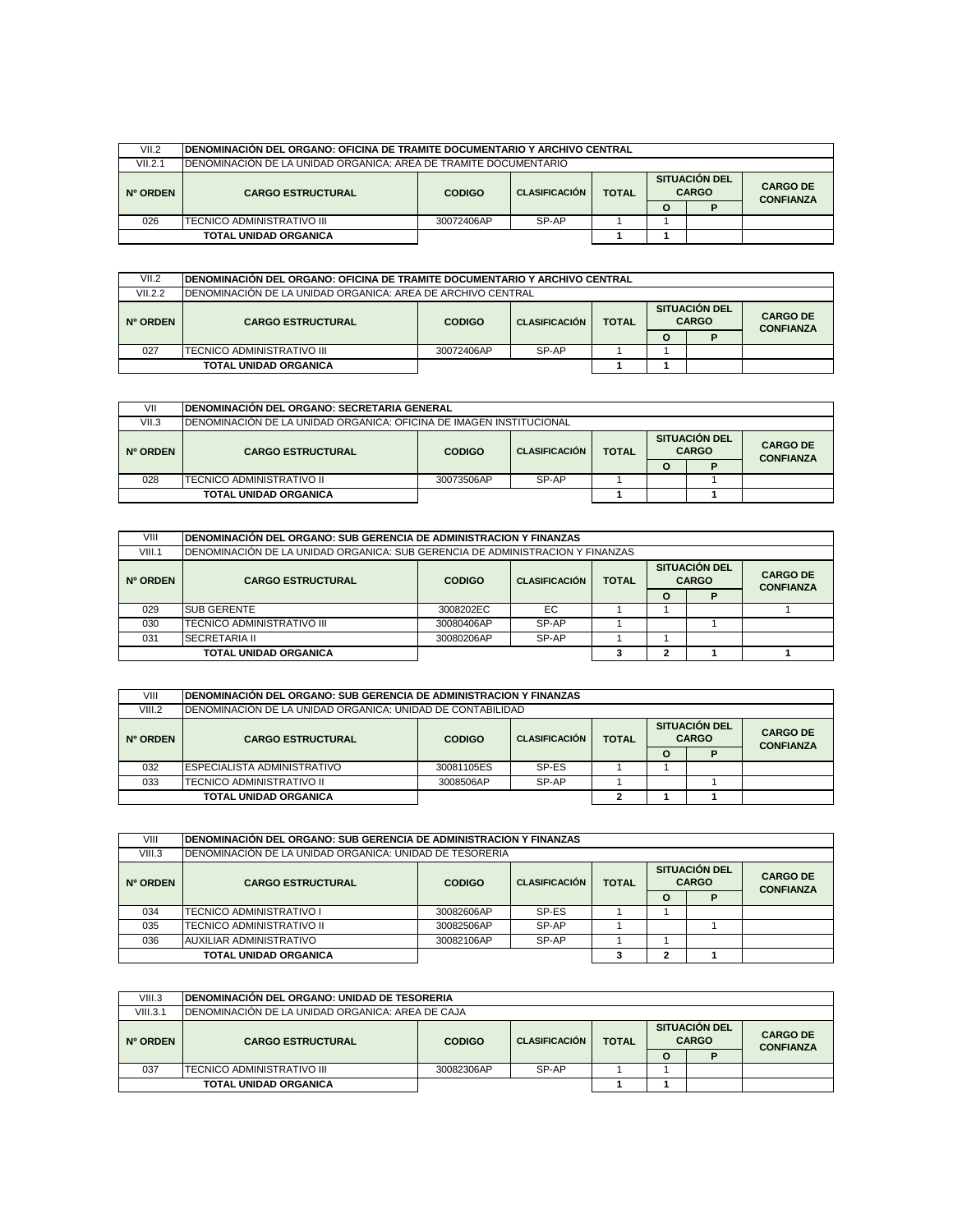| VIII     | IDENOMINACIÓN DEL ORGANO: SUB GERENCIA DE ADMINISTRACION Y FINANZAS |                                                                               |       |  |   |  |                                     |  |  |  |
|----------|---------------------------------------------------------------------|-------------------------------------------------------------------------------|-------|--|---|--|-------------------------------------|--|--|--|
| VIII.4   | IDENOMINACIÓN DE LA UNIDAD ORGANICA: UNIDAD DE RECURSOS HUMANOS     |                                                                               |       |  |   |  |                                     |  |  |  |
| Nº ORDEN | <b>CARGO ESTRUCTURAL</b>                                            | <b>SITUACION DEL</b><br><b>TOTAL</b><br><b>CODIGO</b><br><b>CLASIFICACIÓN</b> |       |  |   |  | <b>CARGO DE</b><br><b>CONFIANZA</b> |  |  |  |
|          |                                                                     |                                                                               |       |  | O |  |                                     |  |  |  |
| 038      | ITECNICO ADMINISTRATIVO II                                          | 30083506AP                                                                    | SP-ES |  |   |  |                                     |  |  |  |
| 039      | ASISTENTE ADMINISTRATIVO                                            | 30083306AP                                                                    | SP-AP |  |   |  |                                     |  |  |  |
|          | <b>TOTAL UNIDAD ORGANICA</b>                                        |                                                                               |       |  |   |  |                                     |  |  |  |

| VIII.4   | <b>IDENOMINACIÓN DEL ORGANO: UNIDAD DE RECURSOS HUMANOS</b>             |               |                      |              |  |                                      |                                     |  |  |  |
|----------|-------------------------------------------------------------------------|---------------|----------------------|--------------|--|--------------------------------------|-------------------------------------|--|--|--|
| VIII.4.1 | IDENOMINACIÓN DE LA UNIDAD ORGANICA: AREA DE PLANILLAS Y REMUNERACIONES |               |                      |              |  |                                      |                                     |  |  |  |
| Nº ORDEN | <b>CARGO ESTRUCTURAL</b>                                                | <b>CODIGO</b> | <b>CLASIFICACIÓN</b> | <b>TOTAL</b> |  | <b>SITUACIÓN DEL</b><br><b>CARGO</b> | <b>CARGO DE</b><br><b>CONFIANZA</b> |  |  |  |
|          |                                                                         | $\circ$       |                      |              |  |                                      |                                     |  |  |  |
| 040      | TECNICO ADMINISTRATIVO III                                              | 30083406AP    | SP-AP                |              |  |                                      |                                     |  |  |  |
|          | <b>TOTAL UNIDAD ORGANICA</b>                                            |               |                      |              |  |                                      |                                     |  |  |  |

| VIII.4   | <b>IDENOMINACIÓN DEL ORGANO: UNIDAD DE RECURSOS HUMANOS</b>     |               |                      |              |   |                                      |                                     |  |  |  |
|----------|-----------------------------------------------------------------|---------------|----------------------|--------------|---|--------------------------------------|-------------------------------------|--|--|--|
| VIII.4.2 | IDENOMINACIÓN DE LA UNIDAD ORGANICA: AREA DE SECRETARIA TECNICA |               |                      |              |   |                                      |                                     |  |  |  |
| Nº ORDEN | <b>CARGO ESTRUCTURAL</b>                                        | <b>CODIGO</b> | <b>CLASIFICACIÓN</b> | <b>TOTAL</b> |   | <b>SITUACIÓN DEL</b><br><b>CARGO</b> | <b>CARGO DE</b><br><b>CONFIANZA</b> |  |  |  |
|          |                                                                 |               |                      |              | O |                                      |                                     |  |  |  |
| 041      | ITECNICO ADMINISTRATIVO I                                       | 30083606AP    | SP-AP                |              |   |                                      |                                     |  |  |  |
|          | <b>TOTAL UNIDAD ORGANICA</b>                                    |               |                      |              |   |                                      |                                     |  |  |  |

| VIII     | IDENOMINACIÓN DEL ORGANO: SUB GERENCIA DE ADMINISTRACION Y FINANZAS |                                                       |       |  |          |  |                                     |  |  |  |  |
|----------|---------------------------------------------------------------------|-------------------------------------------------------|-------|--|----------|--|-------------------------------------|--|--|--|--|
| VIII.5   | IDENOMINACIÓN DE LA UNIDAD ORGANICA: UNIDAD DE LOGISTICA            |                                                       |       |  |          |  |                                     |  |  |  |  |
| Nº ORDEN | <b>CARGO ESTRUCTURAL</b>                                            | <b>TOTAL</b><br><b>CODIGO</b><br><b>CLASIFICACIÓN</b> |       |  |          |  | <b>CARGO DE</b><br><b>CONFIANZA</b> |  |  |  |  |
|          |                                                                     |                                                       |       |  | $\Omega$ |  |                                     |  |  |  |  |
| 042      | <b>ESPECIALISTA ADMINISTRATIVO</b>                                  | 30084105ES                                            | SP-ES |  |          |  |                                     |  |  |  |  |
| 043      | TECNICO ADMINISTRATIVO III                                          | 30084406AP                                            | SP-AP |  |          |  |                                     |  |  |  |  |
| 044      | <b>SECRETARIA II</b>                                                | 30084206AP                                            | SP-AP |  |          |  |                                     |  |  |  |  |
|          | <b>TOTAL UNIDAD ORGANICA</b>                                        |                                                       |       |  |          |  |                                     |  |  |  |  |

| VIII     | <b>IDENOMINACION DEL ORGANO: SUB GERENCIA DE ADMINISTRACION Y FINANZAS</b>  |                     |                                      |  |   |                                      |                                     |  |  |  |
|----------|-----------------------------------------------------------------------------|---------------------|--------------------------------------|--|---|--------------------------------------|-------------------------------------|--|--|--|
| VIII.5.1 | IDENOMINACIÓN DE LA UNIDAD ORGANICA: AREA DE ADQUISICIONES Y CONTRATACIONES |                     |                                      |  |   |                                      |                                     |  |  |  |
| Nº ORDEN | <b>CARGO ESTRUCTURAL</b>                                                    | <b>CODIGO</b>       | <b>TOTAL</b><br><b>CLASIFICACIÓN</b> |  |   | <b>SITUACIÓN DEL</b><br><b>CARGO</b> | <b>CARGO DE</b><br><b>CONFIANZA</b> |  |  |  |
|          |                                                                             |                     |                                      |  | O |                                      |                                     |  |  |  |
| 045      | ITECNICO ADMINISTRATIVO II                                                  | SP-AP<br>30084506AP |                                      |  |   |                                      |                                     |  |  |  |
|          | <b>TOTAL UNIDAD ORGANICA</b>                                                |                     |                                      |  |   |                                      |                                     |  |  |  |

| VIII     |                                                             | IDENOMINACIÓN DEL ORGANO: SUB GERENCIA DE ADMINISTRACION Y FINANZAS |       |  |          |  |                                      |  |  |                                     |
|----------|-------------------------------------------------------------|---------------------------------------------------------------------|-------|--|----------|--|--------------------------------------|--|--|-------------------------------------|
| VIII.5.2 | IDENOMINACIÓN DE LA UNIDAD ORGANICA: AREA DE ABASTECIMIENTO |                                                                     |       |  |          |  |                                      |  |  |                                     |
| Nº ORDEN | <b>CARGO ESTRUCTURAL</b>                                    | <b>TOTAL</b><br><b>CODIGO</b><br><b>CLASIFICACIÓN</b>               |       |  |          |  | <b>SITUACION DEL</b><br><b>CARGO</b> |  |  | <b>CARGO DE</b><br><b>CONFIANZA</b> |
|          |                                                             |                                                                     |       |  | $\Omega$ |  |                                      |  |  |                                     |
| 046      | <b>ITECNICO ADMINISTRATIVO II</b>                           | 30084506AP                                                          | SP-AP |  |          |  |                                      |  |  |                                     |
|          | <b>TOTAL UNIDAD ORGANICA</b>                                |                                                                     |       |  |          |  |                                      |  |  |                                     |

| VIII     | <b>IDENOMINACIÓN DEL ORGANO: SUB GERENCIA DE ADMINISTRACION Y FINANZAS</b>      |                                                                                               |       |  |   |  |                                     |  |  |  |
|----------|---------------------------------------------------------------------------------|-----------------------------------------------------------------------------------------------|-------|--|---|--|-------------------------------------|--|--|--|
| VIII.5.3 | IDENOMINACIÓN DE LA UNIDAD ORGANICA: AREA DE MANTENIMIENTO Y SERVICIOS INTERNOS |                                                                                               |       |  |   |  |                                     |  |  |  |
| Nº ORDEN | <b>CARGO ESTRUCTURAL</b>                                                        | <b>SITUACIÓN DEL</b><br><b>CARGO</b><br><b>TOTAL</b><br><b>CLASIFICACIÓN</b><br><b>CODIGO</b> |       |  |   |  | <b>CARGO DE</b><br><b>CONFIANZA</b> |  |  |  |
|          |                                                                                 |                                                                                               |       |  | O |  |                                     |  |  |  |
| 047      | ITECNICO ADMINISTRATIVO II                                                      | 30084506AP                                                                                    | SP-AP |  |   |  |                                     |  |  |  |
|          | <b>TOTAL UNIDAD ORGANICA</b>                                                    |                                                                                               |       |  |   |  |                                     |  |  |  |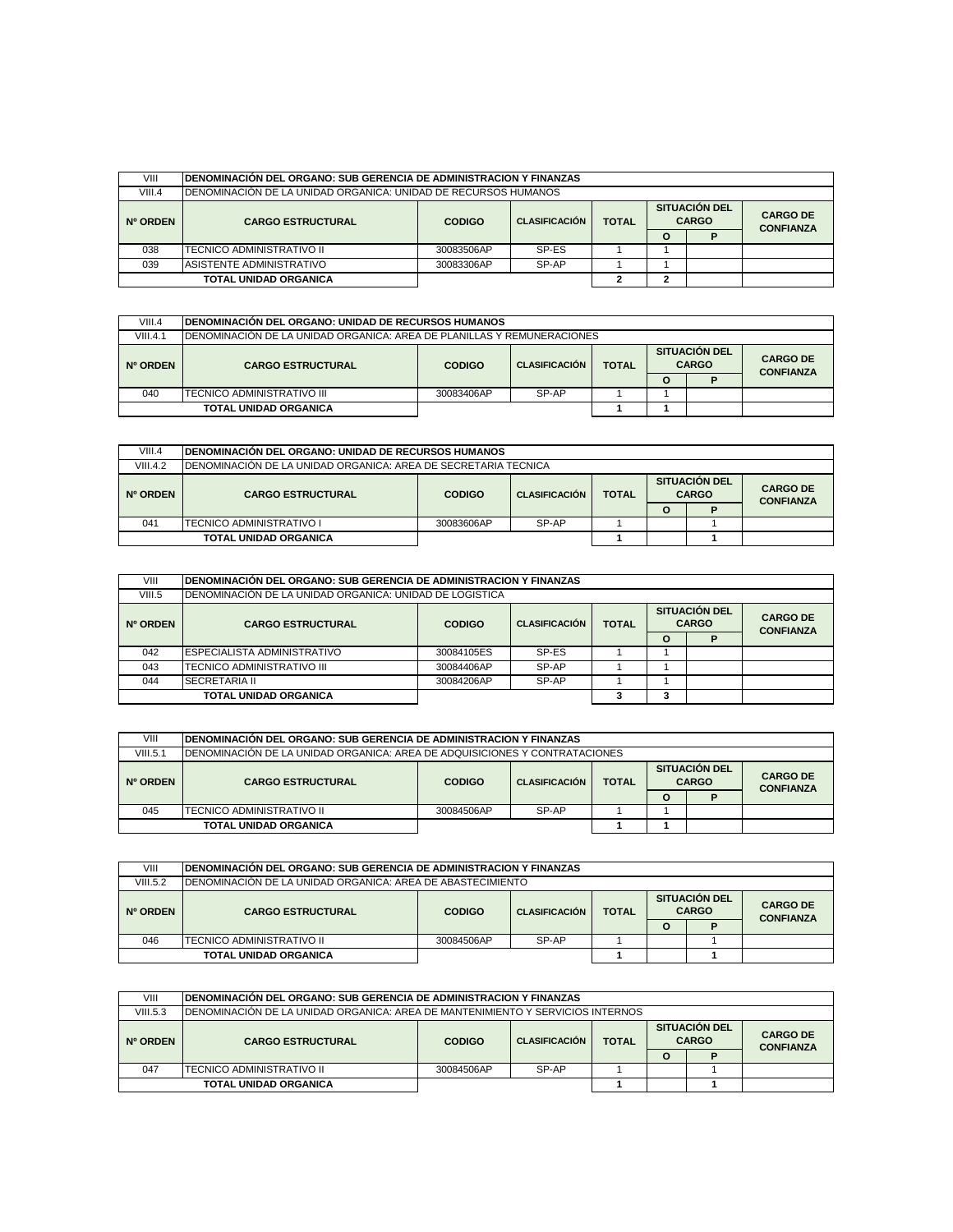| VIII     | IDENOMINACIÓN DEL ORGANO: SUB GERENCIA DE ADMINISTRACION Y FINANZAS |                                                                                               |       |  |         |  |                                     |  |  |
|----------|---------------------------------------------------------------------|-----------------------------------------------------------------------------------------------|-------|--|---------|--|-------------------------------------|--|--|
| VIII.5.4 | IDENOMINACIÓN DE LA UNIDAD ORGANICA: AREA DE ALMACEN.               |                                                                                               |       |  |         |  |                                     |  |  |
| Nº ORDEN | <b>CARGO ESTRUCTURAL</b>                                            | <b>SITUACIÓN DEL</b><br><b>CARGO</b><br><b>TOTAL</b><br><b>CLASIFICACIÓN</b><br><b>CODIGO</b> |       |  |         |  | <b>CARGO DE</b><br><b>CONFIANZA</b> |  |  |
|          |                                                                     |                                                                                               |       |  | $\circ$ |  |                                     |  |  |
| 048      | TECNICO ADMINISTRATIVO III                                          | 30084406AP                                                                                    | SP-AP |  |         |  |                                     |  |  |
|          | <b>TOTAL UNIDAD ORGANICA</b>                                        |                                                                                               |       |  |         |  |                                     |  |  |

| VIII     | IDENOMINACIÓN DEL ORGANO: SUB GERENCIA DE ADMINISTRACION Y FINANZAS     |               |                      |  |              |  |                                      |                                     |  |  |
|----------|-------------------------------------------------------------------------|---------------|----------------------|--|--------------|--|--------------------------------------|-------------------------------------|--|--|
| VIII.5.5 | <b>IDENOMINACIÓN DE LA UNIDAD ORGANICA: AREA DE CONTROL PATRIMONIAL</b> |               |                      |  |              |  |                                      |                                     |  |  |
| Nº ORDEN | <b>CARGO ESTRUCTURAL</b>                                                | <b>CODIGO</b> | <b>CLASIFICACIÓN</b> |  | <b>TOTAL</b> |  | <b>SITUACION DEL</b><br><b>CARGO</b> | <b>CARGO DE</b><br><b>CONFIANZA</b> |  |  |
|          |                                                                         |               |                      |  | O            |  |                                      |                                     |  |  |
| 049      | TECNICO ADMINISTRATIVO II<br>SP-AP<br>30084506AP                        |               |                      |  |              |  |                                      |                                     |  |  |
|          | <b>TOTAL UNIDAD ORGANICA</b>                                            |               |                      |  |              |  |                                      |                                     |  |  |

| IX       |                                                                                         | IDENOMINACIÓN DEL ORGANO: SUB GERENCIA DE RENTASY ADMINISTRACION TRIBUTARIA |                                      |                                     |   |  |  |  |  |  |  |
|----------|-----------------------------------------------------------------------------------------|-----------------------------------------------------------------------------|--------------------------------------|-------------------------------------|---|--|--|--|--|--|--|
| IX.1     | IDENOMINACIÓN DE LA UNIDAD ORGANICA: SUB GERENCIA DE RENTAS Y ADMINISTRACION TRIBUTARIA |                                                                             |                                      |                                     |   |  |  |  |  |  |  |
| Nº ORDEN | <b>CARGO ESTRUCTURAL</b>                                                                | <b>CODIGO</b>                                                               | <b>SITUACIÓN DEL</b><br><b>CARGO</b> | <b>CARGO DE</b><br><b>CONFIANZA</b> |   |  |  |  |  |  |  |
|          |                                                                                         |                                                                             |                                      |                                     | Ω |  |  |  |  |  |  |
| 050      | <b>SUB GERENTE</b>                                                                      | 30090202EC                                                                  | EC                                   |                                     |   |  |  |  |  |  |  |
| 051      | ITECNICO ADMINISTRATIVO III                                                             | SP-AP<br>30091406AP                                                         |                                      |                                     |   |  |  |  |  |  |  |
|          | <b>TOTAL UNIDAD ORGANICA</b><br>٠                                                       |                                                                             |                                      |                                     |   |  |  |  |  |  |  |

| IX                                                                            | IDENOMINACIÓN DEL ORGANO: SUB GERENCIA DE RENTASY ADMINISTRACION TRIBUTARIA      |            |       |  |                                                      |  |                                     |  |  |  |
|-------------------------------------------------------------------------------|----------------------------------------------------------------------------------|------------|-------|--|------------------------------------------------------|--|-------------------------------------|--|--|--|
| IX.2                                                                          | IDENOMINACIÓN DE LA UNIDAD ORGANICA: UNIDAD DE REGISTRO Y ORIENTACION TRIBUTARIA |            |       |  |                                                      |  |                                     |  |  |  |
| <b>CLASIFICACIÓN</b><br><b>CODIGO</b><br><b>CARGO ESTRUCTURAL</b><br>Nº ORDEN |                                                                                  |            |       |  | <b>SITUACIÓN DEL</b><br><b>CARGO</b><br><b>TOTAL</b> |  | <b>CARGO DE</b><br><b>CONFIANZA</b> |  |  |  |
|                                                                               |                                                                                  |            |       |  | $\circ$                                              |  |                                     |  |  |  |
| 052                                                                           | TECNICO ADMINISTRATIVO II                                                        | 30091506AP | SP-AP |  |                                                      |  |                                     |  |  |  |
| 053                                                                           | ASISTENTE ADMINISTRATIVO                                                         | 30091306AP | SP-AP |  |                                                      |  |                                     |  |  |  |
|                                                                               | <b>TOTAL UNIDAD ORGANICA</b>                                                     |            |       |  |                                                      |  |                                     |  |  |  |

| IX       | IDENOMINACIÓN DEL ORGANO: SUB GERENCIA DE RENTASY ADMINISTRACION TRIBUTARIA |                                       |       |              |          |                                      |                                     |  |  |  |
|----------|-----------------------------------------------------------------------------|---------------------------------------|-------|--------------|----------|--------------------------------------|-------------------------------------|--|--|--|
| IX.3     | IDENOMINACIÓN DE LA UNIDAD ORGANICA: UNIDAD DE RECAUDACION TRIBUTARIA       |                                       |       |              |          |                                      |                                     |  |  |  |
| Nº ORDEN | <b>CARGO ESTRUCTURAL</b>                                                    | <b>CLASIFICACIÓN</b><br><b>CODIGO</b> |       | <b>TOTAL</b> |          | <b>SITUACIÓN DEL</b><br><b>CARGO</b> | <b>CARGO DE</b><br><b>CONFIANZA</b> |  |  |  |
|          |                                                                             |                                       |       |              | $\Omega$ | D                                    |                                     |  |  |  |
| 054      | <b>ESPECIALISTA ADMINISTRATIVO</b>                                          | 30092105ES                            | SP-ES |              |          |                                      |                                     |  |  |  |
| 055      | <b>ITECNICO ADMINISTRATIVO II</b>                                           | 30092506AP                            | SP-AP |              |          |                                      |                                     |  |  |  |
|          | <b>TOTAL UNIDAD ORGANICA</b>                                                |                                       |       |              |          |                                      |                                     |  |  |  |

| IX       | IDENOMINACIÓN DEL ORGANO: SUB GERENCIA DE RENTASY ADMINISTRACION TRIBUTARIA       |                                       |                                                      |  |   |                                     |  |  |  |  |
|----------|-----------------------------------------------------------------------------------|---------------------------------------|------------------------------------------------------|--|---|-------------------------------------|--|--|--|--|
| IX.4     | IDENOMINACIÓN DE LA UNIDAD ORGANICA: UNIDAD DE FISCALIZACIÓN Y CONTROL TRIBUTARIO |                                       |                                                      |  |   |                                     |  |  |  |  |
| Nº ORDEN | <b>CARGO ESTRUCTURAL</b>                                                          | <b>CLASIFICACIÓN</b><br><b>CODIGO</b> | <b>SITUACIÓN DEL</b><br><b>CARGO</b><br><b>TOTAL</b> |  |   | <b>CARGO DE</b><br><b>CONFIANZA</b> |  |  |  |  |
|          |                                                                                   |                                       |                                                      |  | Ο |                                     |  |  |  |  |
| 056      | TECNICO ADMINISTRATIVO II                                                         | 30093506AP                            | SP-AP                                                |  |   |                                     |  |  |  |  |
| 057      | ASISTENTE ADMINISTRATIVO                                                          | 30093306AP                            | SP-AP                                                |  |   |                                     |  |  |  |  |
|          | <b>TOTAL UNIDAD ORGANICA</b>                                                      |                                       |                                                      |  |   |                                     |  |  |  |  |

| IΧ       | <b>IDENOMINACION DEL ORGANO: SUB GERENCIA DE RENTASY ADMINISTRACION TRIBUTARIA</b> |               |                      |              |                                      |                                     |
|----------|------------------------------------------------------------------------------------|---------------|----------------------|--------------|--------------------------------------|-------------------------------------|
| IX.5     | IDENOMINACIÓN DE LA UNIDAD ORGANICA: UNIDAD DE EJECUCIÓN COACTIVA                  |               |                      |              |                                      |                                     |
| Nº ORDEN | <b>CARGO ESTRUCTURAL</b>                                                           | <b>CODIGO</b> | <b>CLASIFICACIÓN</b> | <b>TOTAL</b> | <b>SITUACIÓN DEL</b><br><b>CARGO</b> | <b>CARGO DE</b><br><b>CONFIANZA</b> |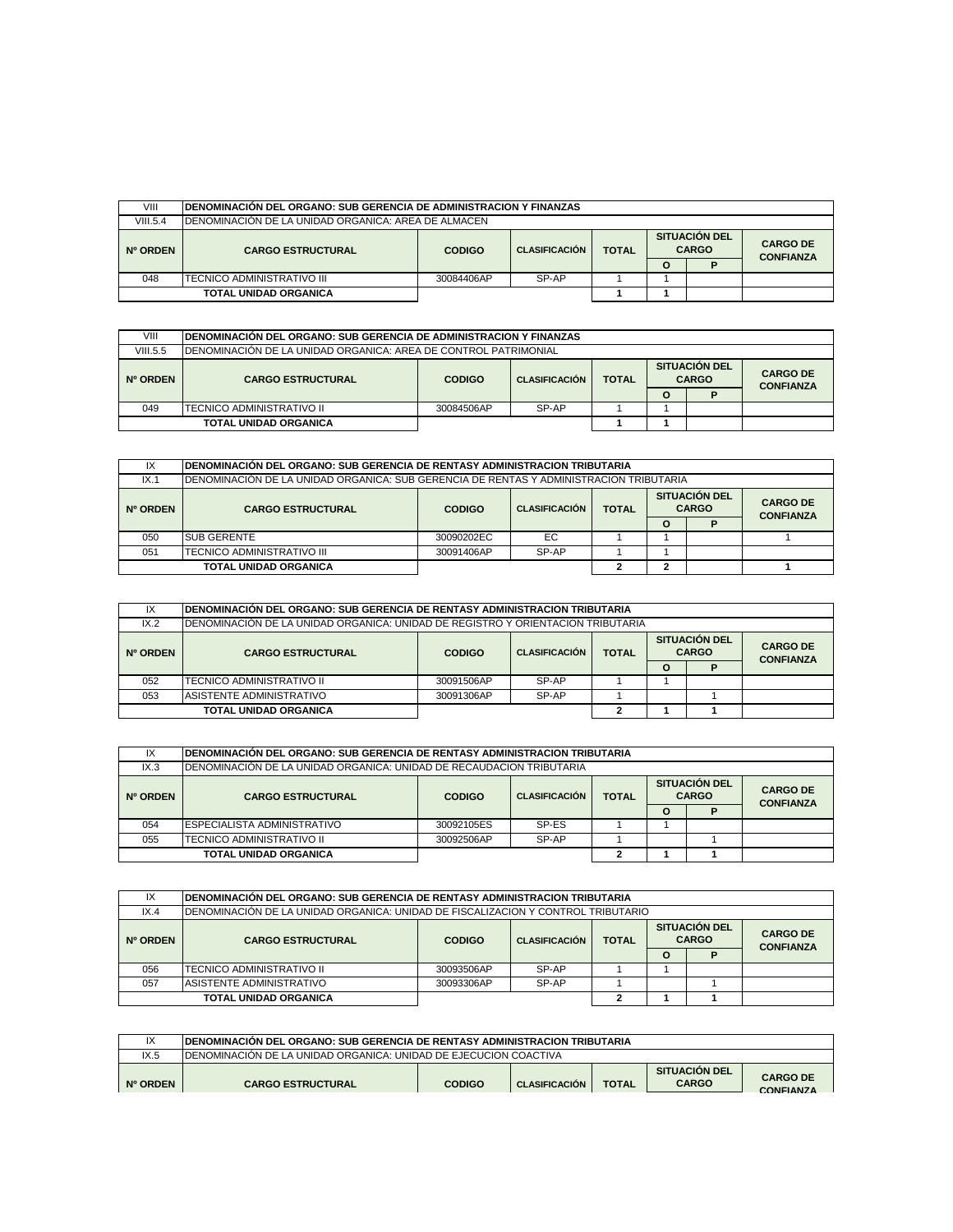|     |                                 |            |       |    |    |    | www.communication.com |
|-----|---------------------------------|------------|-------|----|----|----|-----------------------|
| 058 | <b>TECNICO ADMINISTRATIVO I</b> | 30094606AP | SP-AP |    |    |    |                       |
| 059 | ASISTENTE ADMINISTRATIVO        | 30094306AP | SP-AP |    |    |    |                       |
|     | <b>TOTAL UNIDAD ORGANICA</b>    |            |       |    |    |    |                       |
|     |                                 |            |       |    |    |    |                       |
|     | <b>TOTAL ORGANO</b>             |            |       | 37 | 24 | 13 |                       |
|     |                                 |            |       |    |    |    |                       |

# **ORGANOS DE LINEA**

| x        | IDENOMINACIÓN DEL ORGANO: SUB GERENCIA DE INFRAESTRUCTURA Y DESARROLLO URBANO RURAL            |               |                      |              |                                      |   |                                     |  |  |  |  |
|----------|------------------------------------------------------------------------------------------------|---------------|----------------------|--------------|--------------------------------------|---|-------------------------------------|--|--|--|--|
| X.1      | IDENOMINACIÓN DE LA UNIDAD ORGANICA: SUB GERENCIA DE INFRAESTRUCTURA Y DESARROLLO URBANO RURAL |               |                      |              |                                      |   |                                     |  |  |  |  |
| Nº ORDEN | <b>CARGO ESTRUCTURAL</b>                                                                       | <b>CODIGO</b> | <b>CLASIFICACIÓN</b> | <b>TOTAL</b> | <b>SITUACIÓN DEL</b><br><b>CARGO</b> |   | <b>CARGO DE</b><br><b>CONFIANZA</b> |  |  |  |  |
|          |                                                                                                |               |                      |              | $\Omega$                             | P |                                     |  |  |  |  |
| 060      | <b>SUB GERENTE</b>                                                                             | 30100202EC    | EC                   |              |                                      |   |                                     |  |  |  |  |
| 061      | TECNICO ADMINISTRATIVO II                                                                      | 30100506AP    | SP-AP                |              |                                      |   |                                     |  |  |  |  |
| 062      | <b>SECRETARIA II</b>                                                                           | 30100206AP    | SP-AP                |              |                                      |   |                                     |  |  |  |  |
|          | <b>TOTAL UNIDAD ORGANICA</b>                                                                   |               |                      |              | ŋ                                    |   |                                     |  |  |  |  |

| х        | IDENOMINACIÓN DEL ORGANO: SUB GERENCIA DE INFRAESTRUCTURA Y DESARROLLO URBANO RURAL |               |                      |              |          |                                      |                                     |  |  |  |
|----------|-------------------------------------------------------------------------------------|---------------|----------------------|--------------|----------|--------------------------------------|-------------------------------------|--|--|--|
| X.2      | IDENOMINACIÓN DE LA UNIDAD ORGANICA: UNIDAD DE OBRAS PUBLICAS Y PRIVADAS            |               |                      |              |          |                                      |                                     |  |  |  |
| Nº ORDEN | <b>CARGO ESTRUCTURAL</b>                                                            | <b>CODIGO</b> | <b>CLASIFICACIÓN</b> | <b>TOTAL</b> |          | <b>SITUACIÓN DEL</b><br><b>CARGO</b> | <b>CARGO DE</b><br><b>CONFIANZA</b> |  |  |  |
|          |                                                                                     |               |                      |              | $\Omega$ |                                      |                                     |  |  |  |
| 063      | TECNICO ADMINISTRATIVO I                                                            | 30101606AP    | SP-AP                |              |          |                                      |                                     |  |  |  |
| 064      | <b>TECNICO ADMINISTRATIVO II</b><br>SP-AP<br>30101506AP                             |               |                      |              |          |                                      |                                     |  |  |  |
|          | <b>TOTAL UNIDAD ORGANICA</b>                                                        |               |                      |              | ົ        |                                      |                                     |  |  |  |

| х        | IDENOMINACIÓN DEL ORGANO: SUB GERENCIA DE INFRAESTRUCTURA Y DESARROLLO URBANO RURAL |                     |                      |              |   |                                      |                                     |  |  |  |  |
|----------|-------------------------------------------------------------------------------------|---------------------|----------------------|--------------|---|--------------------------------------|-------------------------------------|--|--|--|--|
| X.3      | IDENOMINACIÓN DE LA UNIDAD ORGANICA: UNIDAD DE SUPERVISIÓN Y LIQUIDACIÓN DE OBRAS   |                     |                      |              |   |                                      |                                     |  |  |  |  |
| Nº ORDEN | <b>CARGO ESTRUCTURAL</b>                                                            | <b>CODIGO</b>       | <b>CLASIFICACIÓN</b> | <b>TOTAL</b> |   | <b>SITUACIÓN DEL</b><br><b>CARGO</b> | <b>CARGO DE</b><br><b>CONFIANZA</b> |  |  |  |  |
|          |                                                                                     |                     |                      |              | O |                                      |                                     |  |  |  |  |
| 065      | <b>TECNICO ADMINISTRATIVO I</b>                                                     | 30102606AP          | SP-ES                |              |   |                                      |                                     |  |  |  |  |
| 066      | ASISTENTE ADMINISTRATIVO                                                            | SP-AP<br>30102306AP |                      |              |   |                                      |                                     |  |  |  |  |
|          | TOTAL UNIDAD ORGANICA                                                               |                     |                      |              |   |                                      |                                     |  |  |  |  |

|                 | IDENOMINACIÓN DEL ORGANO: SUB GERENCIA DE INFRAESTRUCTURA Y DESARROLLO URBANO RURAL  |                     |                      |              |                                      |                                     |  |  |  |  |  |
|-----------------|--------------------------------------------------------------------------------------|---------------------|----------------------|--------------|--------------------------------------|-------------------------------------|--|--|--|--|--|
| X.4             | IDENOMINACIÓN DE LA UNIDAD ORGANICA: UNIDAD FORMULADORA DE ESTUDIOS Y PROYECTOS - UF |                     |                      |              |                                      |                                     |  |  |  |  |  |
| <b>Nº ORDEN</b> | <b>CARGO ESTRUCTURAL</b>                                                             | <b>CODIGO</b>       | <b>CLASIFICACIÓN</b> | <b>TOTAL</b> | <b>SITUACIÓN DEL</b><br><b>CARGO</b> | <b>CARGO DE</b><br><b>CONFIANZA</b> |  |  |  |  |  |
|                 |                                                                                      |                     |                      |              | O                                    |                                     |  |  |  |  |  |
| 067             | ESPECIALISTA ADMINISTRATIVO                                                          | SP-ES<br>30103105ES |                      |              |                                      |                                     |  |  |  |  |  |
|                 | <b>TOTAL UNIDAD ORGANICA</b>                                                         |                     |                      |              |                                      |                                     |  |  |  |  |  |

| X        | IDENOMINACIÓN DEL ORGANO: SUB GERENCIA DE INFRAESTRUCTURA Y DESARROLLO URBANO RURAL     |                     |                                      |                                     |          |   |  |  |  |  |  |
|----------|-----------------------------------------------------------------------------------------|---------------------|--------------------------------------|-------------------------------------|----------|---|--|--|--|--|--|
| X.5      | IDENOMINACIÓN DE LA UNIDAD ORGANICA: UNIDAD DE CATASTRO Y ACONDICIONAMIENTO TERRITORIAL |                     |                                      |                                     |          |   |  |  |  |  |  |
| Nº ORDEN | <b>CARGO ESTRUCTURAL</b>                                                                | <b>CODIGO</b>       | <b>SITUACIÓN DEL</b><br><b>CARGO</b> | <b>CARGO DE</b><br><b>CONFIANZA</b> |          |   |  |  |  |  |  |
|          |                                                                                         |                     |                                      |                                     | $\Omega$ | D |  |  |  |  |  |
| 068      | <b>IESPECIALISTA ADMINISTRATIVO</b>                                                     | 30104105ES          | SP-ES                                |                                     |          |   |  |  |  |  |  |
| 069      | TECNICO ADMINISTRATIVO II                                                               | 30104506AP          | SP-AP                                |                                     |          |   |  |  |  |  |  |
| 070      | <b>TECNICO ADMINISTRATIVO I</b>                                                         | 30104606AP          | SP-AP                                |                                     |          |   |  |  |  |  |  |
| 071      | <b>SECRETARIA II</b>                                                                    | SP-AP<br>30104206AP |                                      |                                     |          |   |  |  |  |  |  |
|          | <b>TOTAL UNIDAD ORGANICA</b>                                                            |                     |                                      |                                     | ∍        |   |  |  |  |  |  |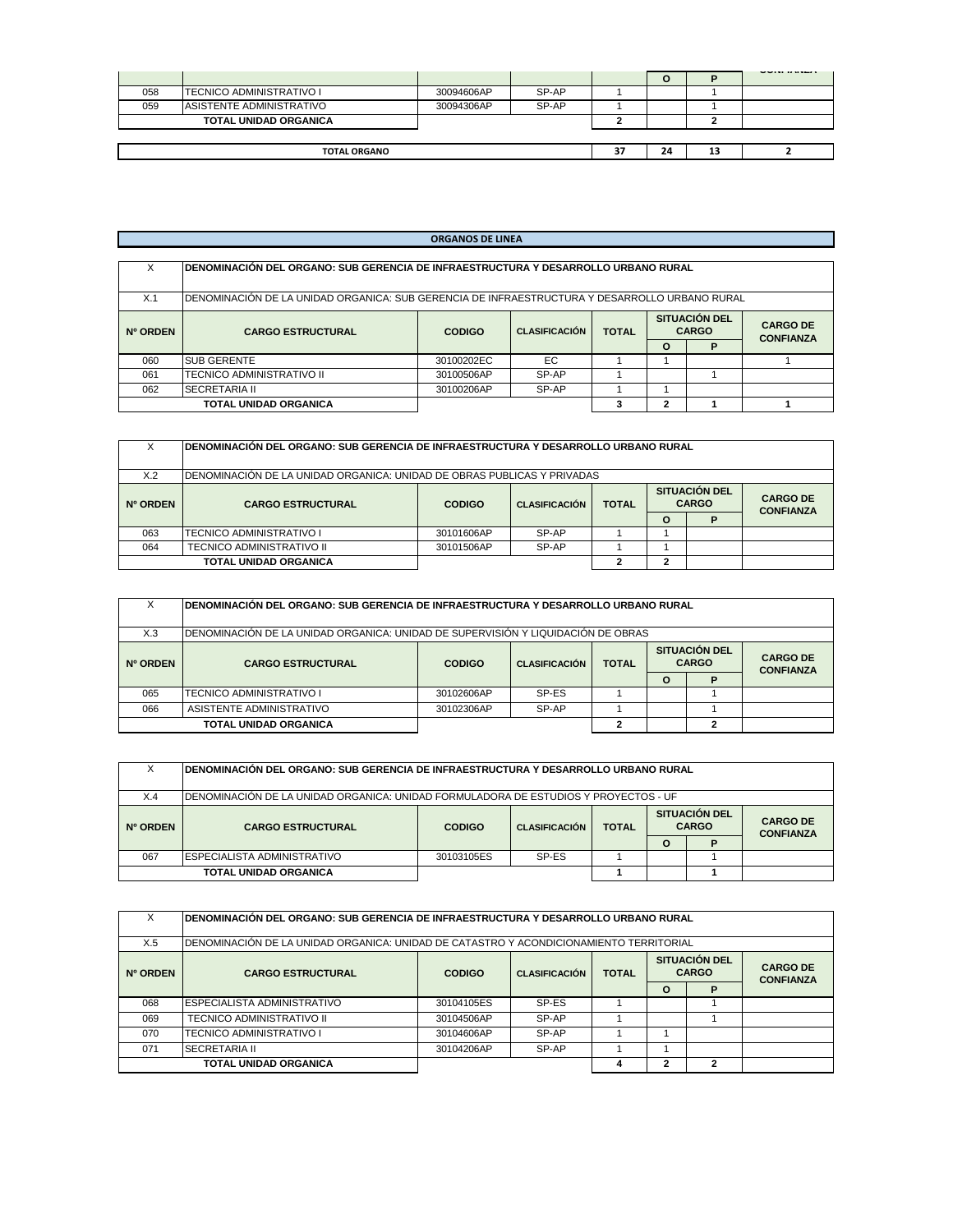| x        | DENOMINACIÓN DEL ORGANO: SUB GERENCIA DE INFRAESTRUCTURA Y DESARROLLO URBANO RURAL |               |                      |              |         |                                      |                                     |  |  |
|----------|------------------------------------------------------------------------------------|---------------|----------------------|--------------|---------|--------------------------------------|-------------------------------------|--|--|
| X.6      | DENOMINACIÓN DE LA UNIDAD ORGANICA: UNIDAD DE DEFENSA CIVIL, RIESGOS DE DESASTRES  |               |                      |              |         |                                      |                                     |  |  |
| Nº ORDEN | <b>CARGO ESTRUCTURAL</b>                                                           | <b>CODIGO</b> | <b>CLASIFICACIÓN</b> | <b>TOTAL</b> |         | <b>SITUACIÓN DEL</b><br><b>CARGO</b> | <b>CARGO DE</b><br><b>CONFIANZA</b> |  |  |
|          |                                                                                    |               |                      |              | $\circ$ |                                      |                                     |  |  |
| 072      | TECNICO ADMINISTRATIVO II                                                          | 30105506AP    | SP-AP                |              |         |                                      |                                     |  |  |
| 073      | ASISTENTE ADMINISTRATIVO<br>SP-AP<br>3010306AP                                     |               |                      |              |         |                                      |                                     |  |  |
|          | <b>TOTAL UNIDAD ORGANICA</b>                                                       |               |                      | 2            |         |                                      |                                     |  |  |

| X        | <b>DENOMINACIÓN DEL ORGANO: SUB GERENCIA DE INFRAESTRUCTURA Y DESARROLLO URBANO RURAL</b> |                                       |                                               |                |          |                                     |  |  |  |  |
|----------|-------------------------------------------------------------------------------------------|---------------------------------------|-----------------------------------------------|----------------|----------|-------------------------------------|--|--|--|--|
| X.7      | DENOMINACIÓN DE LA UNIDAD ORGANICA: UNIDAD DE MAQUINARIA                                  |                                       |                                               |                |          |                                     |  |  |  |  |
| Nº ORDEN | <b>CARGO ESTRUCTURAL</b>                                                                  | <b>CODIGO</b><br><b>CLASIFICACIÓN</b> | SITUACIÓN DEL<br><b>CARGO</b><br><b>TOTAL</b> |                |          | <b>CARGO DE</b><br><b>CONFIANZA</b> |  |  |  |  |
|          |                                                                                           |                                       |                                               |                | $\Omega$ | P                                   |  |  |  |  |
| 074      | TECNICO ADMINISTRATIVO III                                                                | 30106406AP                            | SP-AP                                         |                |          |                                     |  |  |  |  |
| 075      | TECNICO ADMINISTRATIVO II                                                                 | 30106506AP                            | SP-AP                                         |                |          |                                     |  |  |  |  |
| 076-079  | TECNICO I - OPERADOR                                                                      | 30106306AP                            | SP-AP                                         | $\overline{4}$ |          | 3                                   |  |  |  |  |
| 080      | TECNICO II - OPERADOR                                                                     | 30106306AP                            | SP-AP                                         |                |          |                                     |  |  |  |  |
| 081-082  | <b>OPERADOR DE VOLQUETE</b>                                                               | 30106306AP                            | SP-AP                                         | $\overline{2}$ |          |                                     |  |  |  |  |
| 083      | TECNICO I - CHOFER                                                                        | 30106306AP                            | SP-AP                                         |                |          |                                     |  |  |  |  |
| 084      | <b>TECNICO II - CHOFER</b>                                                                | 30106306AP                            | SP-AP                                         |                |          |                                     |  |  |  |  |
|          | TOTAL UNIDAD ORGANICA                                                                     |                                       |                                               | 11             | 6        | 5                                   |  |  |  |  |

| х        | IDENOMINACION DEL ORGANO: SUB GERENCIA DE INFRAESTRUCTURA Y DESARROLLO URBANO RURAL |                     |                      |              |                                      |   |                                     |  |  |  |
|----------|-------------------------------------------------------------------------------------|---------------------|----------------------|--------------|--------------------------------------|---|-------------------------------------|--|--|--|
| X.8      | IDENOMINACIÓN DE LA UNIDAD ORGANICA: UNIDAD DE GESTION MUNICIPAL                    |                     |                      |              |                                      |   |                                     |  |  |  |
| Nº ORDEN | <b>CARGO ESTRUCTURAL</b>                                                            | <b>CODIGO</b>       | <b>CLASIFICACIÓN</b> | <b>TOTAL</b> | <b>SITUACIÓN DEL</b><br><b>CARGO</b> |   | <b>CARGO DE</b><br><b>CONFIANZA</b> |  |  |  |
|          |                                                                                     |                     |                      |              | $\Omega$                             | P |                                     |  |  |  |
| 085      | TECNICO ADMINISTRATIVO II                                                           | 30107506AP<br>SP-AP |                      |              |                                      |   |                                     |  |  |  |
|          | <b>TOTAL UNIDAD ORGANICA</b>                                                        |                     |                      |              |                                      |   |                                     |  |  |  |

| X.8      | <b>IDENOMINACIÓN DEL ORGANO: UNIDAD DE GESTION MUNICIPAL</b>      |               |                      |              |          |                                      |                                     |  |  |  |
|----------|-------------------------------------------------------------------|---------------|----------------------|--------------|----------|--------------------------------------|-------------------------------------|--|--|--|
| X.8.1    | IDENOMINACIÓN DE LA UNIDAD ORGANICA: AREA TECNICA MUNICIPAL - ATM |               |                      |              |          |                                      |                                     |  |  |  |
| Nº ORDEN | <b>CARGO ESTRUCTURAL</b>                                          | <b>CODIGO</b> | <b>CLASIFICACIÓN</b> | <b>TOTAL</b> |          | <b>SITUACIÓN DEL</b><br><b>CARGO</b> | <b>CARGO DE</b><br><b>CONFIANZA</b> |  |  |  |
|          |                                                                   |               |                      |              | $\Omega$ |                                      |                                     |  |  |  |
| 086      | <b>ITECNICO ADMINISTRATIVO II</b>                                 | 30107506AP    | SP-AP                |              |          |                                      |                                     |  |  |  |
|          | <b>TOTAL UNIDAD ORGANICA</b>                                      |               |                      |              |          |                                      |                                     |  |  |  |

| ΧI       |                                                                                          | IDENOMINACIÓN DEL ORGANO: SUB GERENCIA DE SERVICIOS PUBLICOS Y MEDIO AMBIENTE |                      |              |                                                                             |  |  |  |  |  |  |
|----------|------------------------------------------------------------------------------------------|-------------------------------------------------------------------------------|----------------------|--------------|-----------------------------------------------------------------------------|--|--|--|--|--|--|
| XI.1     | IDENOMINACIÓN DE LA UNIDAD ORGANICA: SUB GERENCIA DE SERVICIOS PUBLICOS Y MEDIO AMBIENTE |                                                                               |                      |              |                                                                             |  |  |  |  |  |  |
| Nº ORDEN | <b>CARGO ESTRUCTURAL</b>                                                                 | <b>CODIGO</b>                                                                 | <b>CLASIFICACIÓN</b> | <b>TOTAL</b> | <b>SITUACIÓN DEL</b><br><b>CARGO DE</b><br><b>CARGO</b><br><b>CONFIANZA</b> |  |  |  |  |  |  |
|          |                                                                                          |                                                                               |                      |              | $\Omega$                                                                    |  |  |  |  |  |  |
| 087      | <b>SUB GERENTE</b>                                                                       | 30110202EC                                                                    | EC.                  |              |                                                                             |  |  |  |  |  |  |
| 088      | <b>SECRETARIA II</b>                                                                     | 30110206AP                                                                    | SP-AP                |              |                                                                             |  |  |  |  |  |  |
|          | <b>TOTAL UNIDAD ORGANICA</b>                                                             |                                                                               |                      |              |                                                                             |  |  |  |  |  |  |

| ΧI       | IDENOMINACIÓN DEL ORGANO: SUB GERENCIA DE SERVICIOS PUBLICOS Y MEDIO AMBIENTE |                                                       |       |  |         |   |                                      |  |  |                                     |
|----------|-------------------------------------------------------------------------------|-------------------------------------------------------|-------|--|---------|---|--------------------------------------|--|--|-------------------------------------|
| X1.2     | IDENOMINACIÓN DE LA UNIDAD ORGANICA: UNIDAD DE MERCADOS Y CAMAL MUNICIPAL     |                                                       |       |  |         |   |                                      |  |  |                                     |
| Nº ORDEN | <b>CARGO ESTRUCTURAL</b>                                                      | <b>CLASIFICACIÓN</b><br><b>TOTAL</b><br><b>CODIGO</b> |       |  |         |   | <b>SITUACIÓN DEL</b><br><b>CARGO</b> |  |  | <b>CARGO DE</b><br><b>CONFIANZA</b> |
|          |                                                                               |                                                       |       |  | $\circ$ | D |                                      |  |  |                                     |
| 089      | TECNICO ADMINISTRATIVO III                                                    | 30110106AP                                            | SP-AP |  |         |   |                                      |  |  |                                     |
| 090      | ASISTENTE ADMINISTRATIVO                                                      | 30111306AP                                            | SP-AP |  |         |   |                                      |  |  |                                     |
|          | TOTAL UNIDAD ORGANICA                                                         |                                                       |       |  |         |   |                                      |  |  |                                     |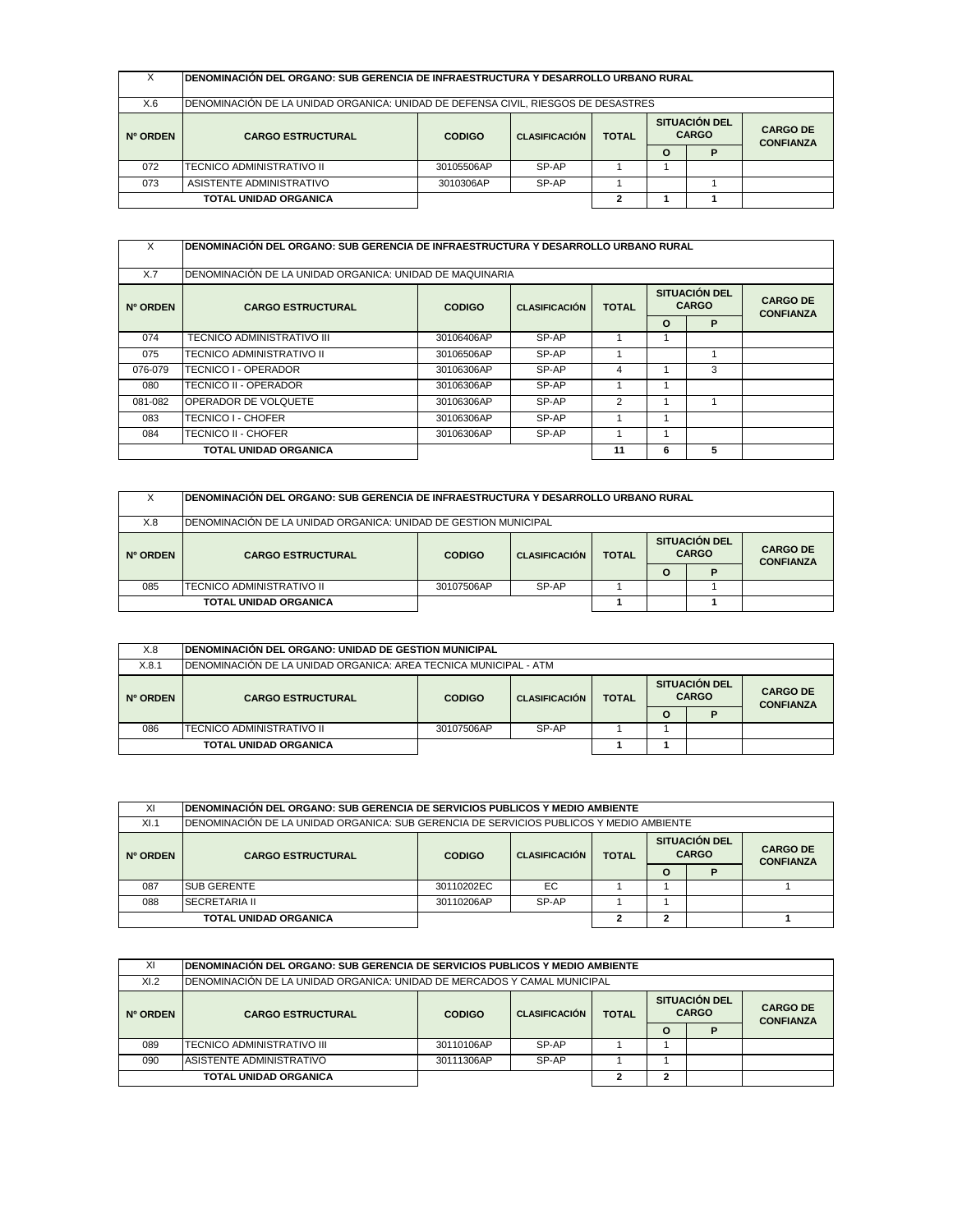| XI.2     | IDENOMINACIÓN DEL ORGANO: UNIDAD DE MERCADOS Y CAMAL MUNICIPAL |               |                                                                              |   |          |   |                                     |  |  |  |
|----------|----------------------------------------------------------------|---------------|------------------------------------------------------------------------------|---|----------|---|-------------------------------------|--|--|--|
| X1.2.1   | DENOMINACIÓN DE LA UNIDAD ORGANICA: AREA DE MERCADOS           |               |                                                                              |   |          |   |                                     |  |  |  |
| Nº ORDEN | <b>CARGO ESTRUCTURAL</b>                                       | <b>CODIGO</b> | <b>SITUACIÓN DEL</b><br><b>CARGO</b><br><b>CLASIFICACIÓN</b><br><b>TOTAL</b> |   |          |   | <b>CARGO DE</b><br><b>CONFIANZA</b> |  |  |  |
|          |                                                                |               |                                                                              |   | $\Omega$ | P |                                     |  |  |  |
| 091      | TECNICO ADMINISTRATIVO III                                     | 30111406AP    | SP-AP                                                                        |   |          |   |                                     |  |  |  |
| 092      | IASISTENTE ADMINISTRATIVO I                                    | 30111406AP    | SP-AP                                                                        |   |          |   |                                     |  |  |  |
| 093      | <b>ASISTENTE ADMINISTRATIVO II</b>                             | 30111406AP    | SP-AP                                                                        |   |          |   |                                     |  |  |  |
| 094      | IASISTENTE ADMINISTRATIVO III                                  | 30111406AP    | SP-AP                                                                        |   |          |   |                                     |  |  |  |
|          | <b>TOTAL UNIDAD ORGANICA</b>                                   |               |                                                                              | 4 | 4        |   |                                     |  |  |  |

| XI.2     | IDENOMINACIÓN DEL ORGANO: UNIDAD DE MERCADOS Y CAMAL MUNICIPAL |                                                       |       |   |   |   |                                      |                                     |  |  |
|----------|----------------------------------------------------------------|-------------------------------------------------------|-------|---|---|---|--------------------------------------|-------------------------------------|--|--|
| XI.2.2   | DENOMINACIÓN DE LA UNIDAD ORGANICA: AREA DE CAMAL MUNICIPAL    |                                                       |       |   |   |   |                                      |                                     |  |  |
| Nº ORDEN | <b>CARGO ESTRUCTURAL</b>                                       | <b>TOTAL</b><br><b>CODIGO</b><br><b>CLASIFICACIÓN</b> |       |   |   |   | <b>SITUACIÓN DEL</b><br><b>CARGO</b> | <b>CARGO DE</b><br><b>CONFIANZA</b> |  |  |
|          |                                                                |                                                       |       |   | O | P |                                      |                                     |  |  |
| 095      | TECNICO ADMINISTRATIVO III                                     | 30111406AP                                            | SP-AP |   |   |   |                                      |                                     |  |  |
| 096      | <b>TECNICO ADMINISTRATIVO II</b>                               | 30111506AP                                            | SP-AP |   |   |   |                                      |                                     |  |  |
| 097      | TECNICO ADMINISTRATIVO I                                       | 30111606AP                                            | SP-AP |   |   |   |                                      |                                     |  |  |
| 098      | ASISTENTE ADMINISTRATIVO                                       | 30111606AP                                            | SP-AP |   |   |   |                                      |                                     |  |  |
|          | <b>TOTAL UNIDAD ORGANICA</b>                                   |                                                       |       | 4 | 4 |   |                                      |                                     |  |  |

| XI.2     | IDENOMINACIÓN DEL ORGANO: UNIDAD DE MERCADOS Y CAMAL MUNICIPAL |               |                      |              |          |                               |                                     |
|----------|----------------------------------------------------------------|---------------|----------------------|--------------|----------|-------------------------------|-------------------------------------|
| X1.2.3   | DENOMINACIÓN DE LA UNIDAD ORGANICA: AREA DE POLICIA MUNICIPAL  |               |                      |              |          |                               |                                     |
| Nº ORDEN | <b>CARGO ESTRUCTURAL</b>                                       | <b>CODIGO</b> | <b>CLASIFICACIÓN</b> | <b>TOTAL</b> |          | SITUACIÓN DEL<br><b>CARGO</b> | <b>CARGO DE</b><br><b>CONFIANZA</b> |
|          |                                                                |               |                      |              | $\Omega$ | P                             |                                     |
| 099      | TECNICO ADMINISTRATIVO III                                     | 30111406AP    | SP-AP                |              |          |                               |                                     |
| 100-102  | AUXILIAR I - OPERARIO                                          | 30111106AP    | SP-AP                | 3            |          | $\overline{2}$                |                                     |
| 103      | <b>AUXILIAR II - OPERARIO</b>                                  | 30111406AP    | SP-AP                |              |          |                               |                                     |
| 104      | AUXILIAR III - OPERARIO                                        | 30111406AP    | SP-AP                |              |          |                               |                                     |
| 105      | AUXILIAR IV - OPERARIO                                         | 30111406AP    | SP-AP                |              |          |                               |                                     |
| 106      | AUXILIAR V - OPERARIO                                          | 30111406AP    | SP-AP                |              |          |                               |                                     |
| 107      | <b>AUXILIAR VI - OPERARIO</b>                                  | 30111406AP    | SP-AP                |              |          |                               |                                     |
| 108      | <b>AUXILIAR VII - OPERARIO</b>                                 | 30111406AP    | SP-AP                |              |          |                               |                                     |
| 109      | AUXILIAR VIII - OPERARIO                                       | 30111406AP    | SP-AP                |              |          |                               |                                     |
|          | TOTAL UNIDAD ORGANICA                                          |               |                      | 11           | 9        | $\mathbf{2}$                  |                                     |

| ΧI       | IDENOMINACIÓN DEL ORGANO: SUB GERENCIA DE SERVICIOS PUBLICOS Y MEDIO AMBIENTE                                                                                    |                     |       |  |  |  |  |  |  |
|----------|------------------------------------------------------------------------------------------------------------------------------------------------------------------|---------------------|-------|--|--|--|--|--|--|
| XI.3     | IDENOMINACION DE LA UNIDAD ORGANICA: UNIDAD DE LICENCIAS Y COMERCIALIZACION                                                                                      |                     |       |  |  |  |  |  |  |
| Nº ORDEN | <b>SITUACION DEL</b><br><b>CARGO DE</b><br><b>CARGO</b><br><b>CLASIFICACIÓN</b><br><b>TOTAL</b><br><b>CODIGO</b><br><b>CARGO ESTRUCTURAL</b><br><b>CONFIANZA</b> |                     |       |  |  |  |  |  |  |
|          |                                                                                                                                                                  |                     |       |  |  |  |  |  |  |
| 110      | TECNICO ADMINISTRATIVO II                                                                                                                                        | 30112506AP          | SP-AP |  |  |  |  |  |  |
| 111      | ASISTENTE ADMINISTRATIVO                                                                                                                                         | SP-AP<br>30112306AP |       |  |  |  |  |  |  |
|          | <b>TOTAL UNIDAD ORGANICA</b>                                                                                                                                     |                     |       |  |  |  |  |  |  |

| XI       | IDENOMINACIÓN DEL ORGANO: SUB GERENCIA DE SERVICIOS PUBLICOS Y MEDIO AMBIENTE                                                                                    |            |       |  |          |   |  |  |  |  |
|----------|------------------------------------------------------------------------------------------------------------------------------------------------------------------|------------|-------|--|----------|---|--|--|--|--|
| XI.4     | DENOMINACIÓN DE LA UNIDAD ORGANICA: UNIDAD DE TRANSPORTE, TRANSITO Y SEGURIDAD VIAL                                                                              |            |       |  |          |   |  |  |  |  |
| Nº ORDEN | <b>SITUACIÓN DEL</b><br><b>CARGO DE</b><br><b>CARGO</b><br><b>CLASIFICACIÓN</b><br><b>TOTAL</b><br><b>CARGO ESTRUCTURAL</b><br><b>CODIGO</b><br><b>CONFIANZA</b> |            |       |  |          |   |  |  |  |  |
|          |                                                                                                                                                                  |            |       |  | $\Omega$ | P |  |  |  |  |
| 112      | TECNICO ADMINISTRATIVO II                                                                                                                                        | 30113506AP | SP-AP |  |          |   |  |  |  |  |
| 113      | ASISTENTE ADMINISTRATIVO                                                                                                                                         | 30113306AP | SP-AP |  |          |   |  |  |  |  |
|          | <b>TOTAL UNIDAD ORGANICA</b>                                                                                                                                     |            |       |  |          | 2 |  |  |  |  |
|          |                                                                                                                                                                  |            |       |  |          |   |  |  |  |  |
| XI       | IDENOMINACIÓN DEL ORGANO: SUB GERENCIA DE SERVICIOS PUBLICOS Y MEDIO AMBIENTE                                                                                    |            |       |  |          |   |  |  |  |  |
| XI.5     | IDENOMINACIÓN DE LA UNIDAD ORGANICA: UNIDAD DE SEGURIDAD CIUDADANA Y SERENAZGO                                                                                   |            |       |  |          |   |  |  |  |  |
|          |                                                                                                                                                                  |            |       |  |          |   |  |  |  |  |

| XI.5     | IDENOMINACION DE LA UNIDAD ORGANICA: UNIDAD DE SEGURIDAD CIUDADANA Y SERENAZGO |                                                                                               |       |  |                                     |  |  |  |  |
|----------|--------------------------------------------------------------------------------|-----------------------------------------------------------------------------------------------|-------|--|-------------------------------------|--|--|--|--|
| Nº ORDEN | <b>CARGO ESTRUCTURAL</b>                                                       | <b>SITUACIÓN DEL</b><br><b>CARGO</b><br><b>TOTAL</b><br><b>CLASIFICACIÓN</b><br><b>CODIGO</b> |       |  | <b>CARGO DE</b><br><b>CONFIANZA</b> |  |  |  |  |
|          |                                                                                |                                                                                               |       |  | ი                                   |  |  |  |  |
| 114      | <b>ITECNICO ADMINISTRATIVO II</b>                                              | 30114506AP                                                                                    | SP-AP |  |                                     |  |  |  |  |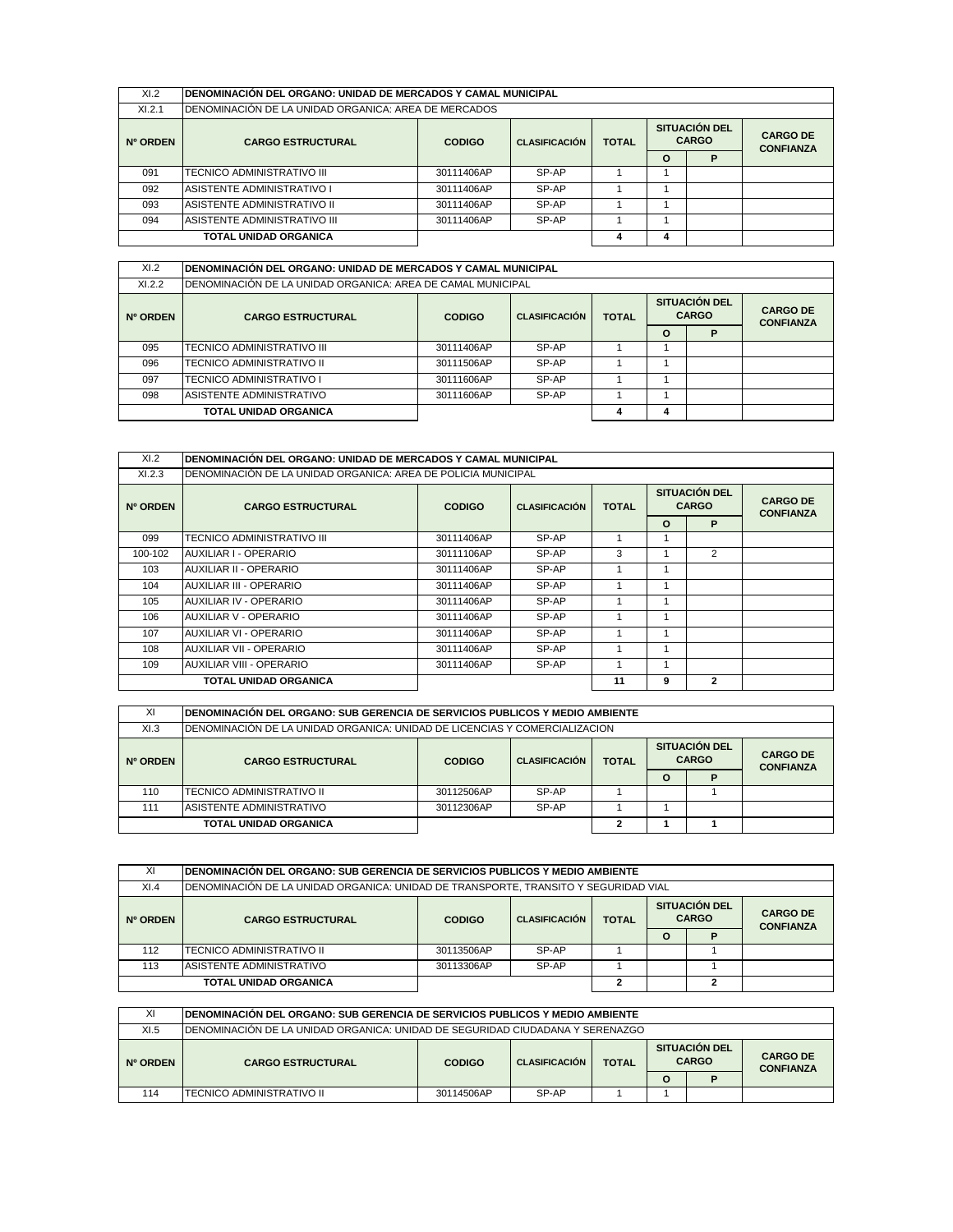| 115     | <b>ASISTENTE ADMINISTRATIVO</b> | 30114306AP | SP-AP |    |    |  |
|---------|---------------------------------|------------|-------|----|----|--|
| 116     | AUXILIAR I - SERENO             | 30114106AP | SP-AP |    |    |  |
| 117-129 | AUXILIAR II - SERENO            | 30114106AP | SP-AP | 13 | 13 |  |
|         | <b>TOTAL UNIDAD ORGANICA</b>    |            |       | 16 | 15 |  |

| XI       | IDENOMINACIÓN DEL ORGANO: SUB GERENCIA DE SERVICIOS PUBLICOS Y MEDIO AMBIENTE                                                                                    |                     |  |  |   |  |  |  |  |  |
|----------|------------------------------------------------------------------------------------------------------------------------------------------------------------------|---------------------|--|--|---|--|--|--|--|--|
| XI.6     | IDENOMINACIÓN DE LA UNIDAD ORGANICA: UNIDAD DE LIMPIEZA PUBLICA Y AREAS VERDES.                                                                                  |                     |  |  |   |  |  |  |  |  |
| Nº ORDEN | <b>SITUACIÓN DEL</b><br><b>CARGO DE</b><br><b>CARGO</b><br><b>CLASIFICACIÓN</b><br><b>TOTAL</b><br><b>CARGO ESTRUCTURAL</b><br><b>CODIGO</b><br><b>CONFIANZA</b> |                     |  |  |   |  |  |  |  |  |
|          |                                                                                                                                                                  |                     |  |  | O |  |  |  |  |  |
| 130      | TECNICO ADMINISTRATIVO III                                                                                                                                       | SP-AP<br>30115406AP |  |  |   |  |  |  |  |  |
|          | <b>TOTAL UNIDAD ORGANICA</b>                                                                                                                                     |                     |  |  |   |  |  |  |  |  |

| XI.6     | IDENOMINACIÓN DEL ORGANO: UNIDAD DE LIMPIEZA PUBLICA Y AREAS VERDES |               |                      |              |          |                               |                                     |
|----------|---------------------------------------------------------------------|---------------|----------------------|--------------|----------|-------------------------------|-------------------------------------|
| XI.6.1   | DENOMINACIÓN DE LA UNIDAD ORGANICA: AREA DE LIMPIEZA PUBLICA        |               |                      |              |          |                               |                                     |
| Nº ORDEN | <b>CARGO ESTRUCTURAL</b>                                            | <b>CODIGO</b> | <b>CLASIFICACIÓN</b> | <b>TOTAL</b> |          | SITUACIÓN DEL<br><b>CARGO</b> | <b>CARGO DE</b><br><b>CONFIANZA</b> |
|          |                                                                     |               |                      |              | $\Omega$ | P                             |                                     |
| 131      | TECNICO ADMINISTRATIVO II                                           | 30115506AP    | SP-AP                |              | 1        |                               |                                     |
| 132      | AUXILIAR I - OPERARIO                                               | 30115106AP    | SP-AP                |              | 1        |                               |                                     |
| 133      | AUXILIAR II - OPERARIO                                              | 30115106AP    | SP-AP                |              | 1        |                               |                                     |
| 134      | <b>AUXILIAR III - OPERARIO</b>                                      | 30115106AP    | SP-AP                |              | 1        |                               |                                     |
| 135      | AUXILIAR IV - OPERARIO                                              | 30115106AP    | SP-AP                |              | 1        |                               |                                     |
| 136      | AUXILIAR V - OPERARIO                                               | 30115106AP    | SP-AP                |              |          |                               |                                     |
| 137-138  | AUXILIAR VI - OPERARIO                                              | 30115106AP    | SP-AP                | 2            | 2        |                               |                                     |
| 139-140  | <b>AUXILIAR VII - OPERARIO</b>                                      | 30115106AP    | SP-AP                | 2            | 2        |                               |                                     |
| 141      | AUXILIAR VIII - GUARDIAN                                            | 30115106AP    | SP-AP                |              | 1        |                               |                                     |
| 142      | AUXILIAR IX - GUARDIAN                                              | 30115106AP    | SP-AP                |              | 1        |                               |                                     |
| 143      | <b>AUXILIAR X - GUARDIAN</b>                                        | 30115106AP    | SP-AP                |              | 1        |                               |                                     |
| 144      | AUXILIAR XI - GUARDIAN                                              | 30115106AP    | SP-AP                |              | 1        |                               |                                     |
|          | <b>TOTAL UNIDAD ORGANICA</b>                                        |               |                      | 14           | 14       |                               |                                     |

| XI.6     | IDENOMINACIÓN DEL ORGANO: UNIDAD DE LIMPIEZA PUBLICA Y AREAS VERDES |                      |              |   |                                      |                                     |  |  |  |
|----------|---------------------------------------------------------------------|----------------------|--------------|---|--------------------------------------|-------------------------------------|--|--|--|
| XI.6.2   | DENOMINACIÓN DE LA UNIDAD ORGANICA: AREA DE PARQUES Y JARDINES      |                      |              |   |                                      |                                     |  |  |  |
| Nº ORDEN | <b>CARGO ESTRUCTURAL</b><br><b>CODIGO</b>                           | <b>CLASIFICACIÓN</b> | <b>TOTAL</b> |   | <b>SITUACIÓN DEL</b><br><b>CARGO</b> | <b>CARGO DE</b><br><b>CONFIANZA</b> |  |  |  |
|          |                                                                     |                      |              |   | $\Omega$                             | P                                   |  |  |  |
| 145      | TECNICO ADMINISTRATIVO III                                          | 30115406AP           | SP-AP        |   |                                      |                                     |  |  |  |
| 146      | AUXILIAR I - OPERARIO                                               | 30115106AP           | SP-AP        |   |                                      |                                     |  |  |  |
| 147      | AUXILIAR II- OPERARIO                                               | 30115106AP           | SP-AP        |   |                                      |                                     |  |  |  |
| 148      | AUXILIAR III - OPERARIO                                             | 30115106AP           | SP-AP        |   |                                      |                                     |  |  |  |
| 149-150  | AUXILIAR IV- OPERARIO                                               | 30115106AP           | SP-AP        | 2 | $\overline{2}$                       |                                     |  |  |  |
| 151      | AUXILIAR V - OPERARIO                                               | 30115106AP           | SP-AP        |   |                                      |                                     |  |  |  |
| 152      | AUXILIAR VI - OPERARIO                                              | 30115106AP           | SP-AP        |   |                                      |                                     |  |  |  |
|          | TOTAL UNIDAD ORGANICA                                               |                      |              | 8 |                                      |                                     |  |  |  |

| XI.6     | IDENOMINACIÓN DEL ORGANO: UNIDAD DE LIMPIEZA PUBLICA Y AREAS VERDES                                                                                              |            |       |  |         |   |  |  |  |
|----------|------------------------------------------------------------------------------------------------------------------------------------------------------------------|------------|-------|--|---------|---|--|--|--|
| XI.6.3   | IDENOMINACIÓN DE LA UNIDAD ORGANICA: AREA DE VIVERO MUNICIPAL                                                                                                    |            |       |  |         |   |  |  |  |
| Nº ORDEN | <b>SITUACIÓN DEL</b><br><b>CARGO DE</b><br><b>CARGO</b><br><b>CLASIFICACIÓN</b><br><b>TOTAL</b><br><b>CARGO ESTRUCTURAL</b><br><b>CODIGO</b><br><b>CONFIANZA</b> |            |       |  |         |   |  |  |  |
|          |                                                                                                                                                                  |            |       |  | $\circ$ | D |  |  |  |
| 153      | <b>ITECNICO ADMINISTRATIVO III</b>                                                                                                                               | 30115406AP | SP-AP |  |         |   |  |  |  |
| 154-155  | SP-AP<br>AUXILIAR I - OPERARIO<br>30115106AP                                                                                                                     |            |       |  |         |   |  |  |  |
|          | TOTAL UNIDAD ORGANICA<br>2                                                                                                                                       |            |       |  |         |   |  |  |  |

| ΧI       | <b>IDENOMINACION DEL ORGANO: SUB GERENCIA DE SERVICIOS PUBLICOS Y MEDIO AMBIENTE</b>                                      |  |  |  |   |   |                                     |  |  |
|----------|---------------------------------------------------------------------------------------------------------------------------|--|--|--|---|---|-------------------------------------|--|--|
| X1.7     | IDENOMINACIÓN DE LA UNIDAD ORGANICA: UNIDAD DE SALUD PUBLICA Y MEDIO AMBIENTE                                             |  |  |  |   |   |                                     |  |  |
| Nº ORDEN | <b>SITUACIÓN DEL</b><br><b>CARGO</b><br><b>TOTAL</b><br><b>CLASIFICACIÓN</b><br><b>CARGO ESTRUCTURAL</b><br><b>CODIGO</b> |  |  |  |   |   | <b>CARGO DE</b><br><b>CONFIANZA</b> |  |  |
|          |                                                                                                                           |  |  |  | O | n |                                     |  |  |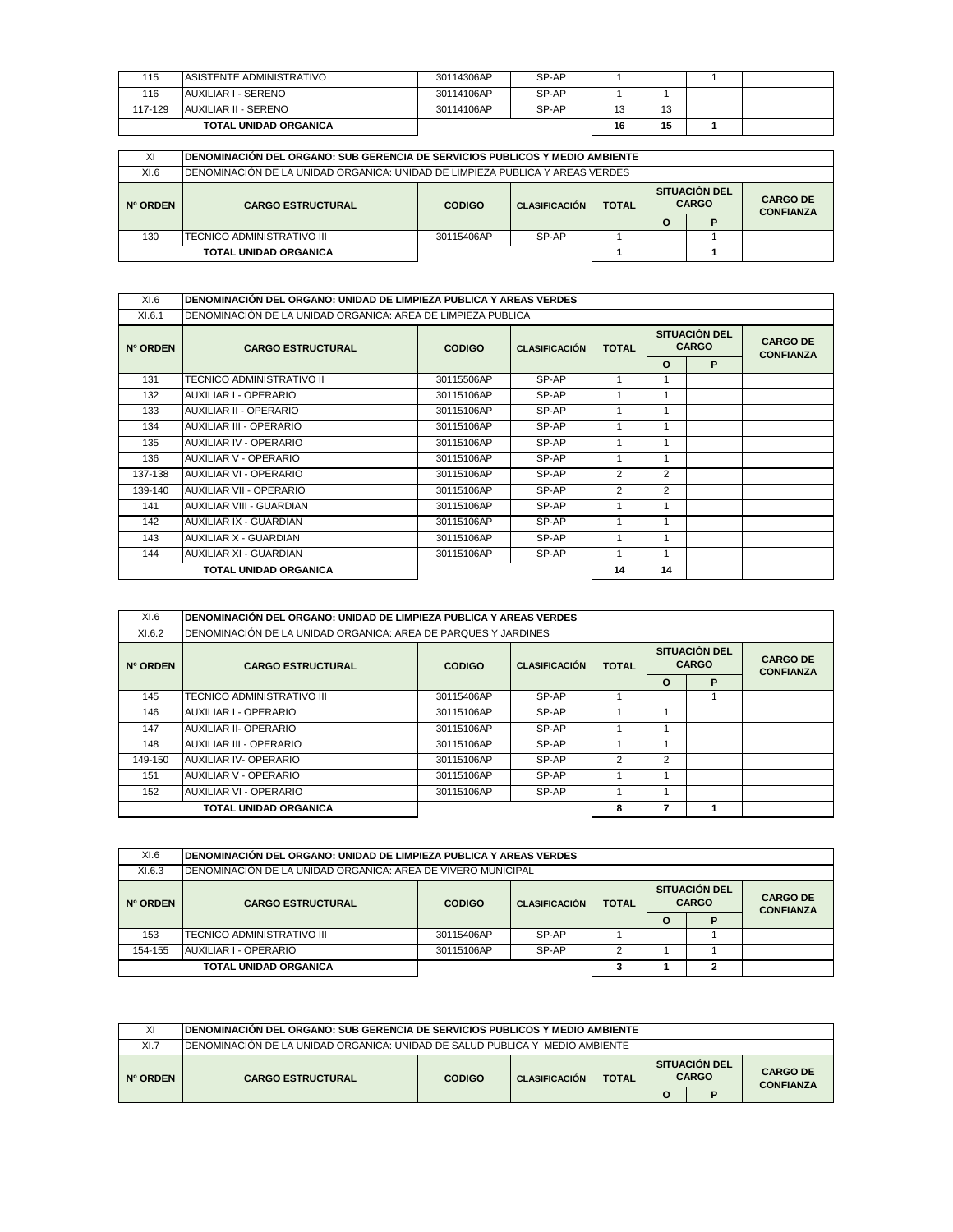| 156 | <b>TECNICO ADMINISTRATIVO III</b> | 30116406AP | SP-AP |  |  |
|-----|-----------------------------------|------------|-------|--|--|
| 157 | <b>ASISTENTE ADMINISTRATIVO</b>   | 30116306AP | SP-AP |  |  |
|     | <b>TOTAL UNIDAD ORGANICA</b>      |            |       |  |  |

| XI.7     | IDENOMINACIÓN DEL ORGANO: UNIDAD DE SALUD PUBLICA Y MEDIO AMBIENTE |                                                                                                                                      |  |  |   |  |  |  |  |  |
|----------|--------------------------------------------------------------------|--------------------------------------------------------------------------------------------------------------------------------------|--|--|---|--|--|--|--|--|
| X1.7.1   | IDENOMINACIÓN DE LA UNIDAD ORGANICA: AREA DE RESIDUOS SOLIDOS.     |                                                                                                                                      |  |  |   |  |  |  |  |  |
| Nº ORDEN | <b>CARGO ESTRUCTURAL</b>                                           | <b>SITUACIÓN DEL</b><br><b>CARGO DE</b><br><b>CARGO</b><br><b>CLASIFICACIÓN</b><br><b>TOTAL</b><br><b>CODIGO</b><br><b>CONFIANZA</b> |  |  |   |  |  |  |  |  |
|          |                                                                    |                                                                                                                                      |  |  | O |  |  |  |  |  |
| 158      | ITECNICO ADMINISTRATIVO II                                         | SP-AP<br>30116506AP                                                                                                                  |  |  |   |  |  |  |  |  |
|          | <b>TOTAL UNIDAD ORGANICA</b>                                       |                                                                                                                                      |  |  |   |  |  |  |  |  |

| XI.7     | <b>IDENOMINACIÓN DEL ORGANO: UNIDAD DE SALUD PUBLICA Y MEDIO AMBIENTE</b>                |                                       |       |  |   |              |  |                                      |  |  |                                     |
|----------|------------------------------------------------------------------------------------------|---------------------------------------|-------|--|---|--------------|--|--------------------------------------|--|--|-------------------------------------|
| X1.7.2   | IDENOMINACIÓN DE LA UNIDAD ORGANICA: AREA DE EVALUACION Y FISCALIZACIÓN AMBIENTAL - AEFA |                                       |       |  |   |              |  |                                      |  |  |                                     |
| Nº ORDEN | <b>CARGO ESTRUCTURAL</b>                                                                 | <b>CLASIFICACIÓN</b><br><b>CODIGO</b> |       |  |   | <b>TOTAL</b> |  | <b>SITUACIÓN DEL</b><br><b>CARGO</b> |  |  | <b>CARGO DE</b><br><b>CONFIANZA</b> |
|          |                                                                                          |                                       |       |  | O |              |  |                                      |  |  |                                     |
| 159      | <b>ITECNICO ADMINISTRATIVO II</b>                                                        | 30116506AP                            | SP-AP |  |   |              |  |                                      |  |  |                                     |
|          | <b>TOTAL UNIDAD ORGANICA</b>                                                             |                                       |       |  |   |              |  |                                      |  |  |                                     |

| XII      | IDENOMINACIÓN DEL ORGANO: SUB GERENCIA DE DESARROLLO ECONOMICO LOCAL            |                                                                                               |       |  |          |   |  |  |  |                                     |
|----------|---------------------------------------------------------------------------------|-----------------------------------------------------------------------------------------------|-------|--|----------|---|--|--|--|-------------------------------------|
| XII.1    | IDENOMINACIÓN DE LA UNIDAD ORGANICA: SUB GERENCIA DE DESARROLLO ECONOMICO LOCAL |                                                                                               |       |  |          |   |  |  |  |                                     |
| Nº ORDEN | <b>CARGO ESTRUCTURAL</b>                                                        | <b>SITUACIÓN DEL</b><br><b>CARGO</b><br><b>TOTAL</b><br><b>CODIGO</b><br><b>CLASIFICACIÓN</b> |       |  |          |   |  |  |  | <b>CARGO DE</b><br><b>CONFIANZA</b> |
|          |                                                                                 |                                                                                               |       |  | $\Omega$ | D |  |  |  |                                     |
| 160      | <b>ISUB GERENTE</b>                                                             | 30120202EC                                                                                    | EC    |  |          |   |  |  |  |                                     |
| 161      | <b>SECRETARIA II</b>                                                            | 30120206AP                                                                                    | SP-AP |  |          |   |  |  |  |                                     |
|          | <b>TOTAL UNIDAD ORGANICA</b>                                                    |                                                                                               |       |  |          |   |  |  |  |                                     |

| XII      | IDENOMINACIÓN DEL ORGANO: SUB GERENCIA DE DESARROLLO ECONOMICO LOCAL             |                                       |       |  |              |   |                                      |                                     |  |  |
|----------|----------------------------------------------------------------------------------|---------------------------------------|-------|--|--------------|---|--------------------------------------|-------------------------------------|--|--|
| XII.2    | IDENOMINACIÓN DE LA UNIDAD ORGANICA: UNIDAD DE PROMOCIÓN Y DESARROLLO TURISTICO. |                                       |       |  |              |   |                                      |                                     |  |  |
| Nº ORDEN | <b>CARGO ESTRUCTURAL</b>                                                         | <b>CLASIFICACIÓN</b><br><b>CODIGO</b> |       |  | <b>TOTAL</b> |   | <b>SITUACIÓN DEL</b><br><b>CARGO</b> | <b>CARGO DE</b><br><b>CONFIANZA</b> |  |  |
|          |                                                                                  |                                       |       |  | O            | D |                                      |                                     |  |  |
| 162      | ITECNICO ADMINISTRATIVO I                                                        | 30121606AP                            | SP-AP |  |              |   |                                      |                                     |  |  |
|          | <b>TOTAL UNIDAD ORGANICA</b>                                                     |                                       |       |  |              |   |                                      |                                     |  |  |

| XII      |                                                                         | IDENOMINACIÓN DEL ORGANO: SUB GERENCIA DE DESARROLLO ECONOMICO LOCAL |                                                                              |  |         |   |                                     |  |  |  |  |
|----------|-------------------------------------------------------------------------|----------------------------------------------------------------------|------------------------------------------------------------------------------|--|---------|---|-------------------------------------|--|--|--|--|
| XII.3    | IDENOMINACIÓN DE LA UNIDAD ORGANICA: UNIDAD DE SANIDAD DE FLORA Y FAUNA |                                                                      |                                                                              |  |         |   |                                     |  |  |  |  |
| Nº ORDEN | <b>CARGO ESTRUCTURAL</b>                                                | <b>CODIGO</b>                                                        | <b>SITUACIÓN DEL</b><br><b>CARGO</b><br><b>TOTAL</b><br><b>CLASIFICACIÓN</b> |  |         |   | <b>CARGO DE</b><br><b>CONFIANZA</b> |  |  |  |  |
|          |                                                                         |                                                                      |                                                                              |  | $\circ$ | D |                                     |  |  |  |  |
| 163      | <b>ESPECIALISTA ADMINISTRATIVO</b>                                      | 30122105ES                                                           | SP-ES                                                                        |  |         |   |                                     |  |  |  |  |
| 164      | <b>TECNICO ADMINISTRATIVO I</b>                                         | 30123606AP                                                           | SP-AP                                                                        |  |         |   |                                     |  |  |  |  |
| 165      | TECNICO ADMINISTRATIVO II                                               | SP-AP<br>30122506AP                                                  |                                                                              |  |         |   |                                     |  |  |  |  |
|          | TOTAL UNIDAD ORGANICA                                                   |                                                                      |                                                                              |  |         |   |                                     |  |  |  |  |

| XIII     | IDENOMINACIÓN DEL ORGANO: SUB GERENCIA DE DESARROLLO SOCIAL Y HUMANO           |                                                       |       |  |   |                                      |                                     |  |  |  |
|----------|--------------------------------------------------------------------------------|-------------------------------------------------------|-------|--|---|--------------------------------------|-------------------------------------|--|--|--|
| XIII.1   | DENOMINACIÓN DE LA UNIDAD ORGANICA: SUB GERENCIA DE DESARROLLO SOCIAL Y HUMANO |                                                       |       |  |   |                                      |                                     |  |  |  |
| Nº ORDEN | <b>CARGO ESTRUCTURAL</b>                                                       | <b>TOTAL</b><br><b>CODIGO</b><br><b>CLASIFICACIÓN</b> |       |  |   | <b>SITUACIÓN DEL</b><br><b>CARGO</b> | <b>CARGO DE</b><br><b>CONFIANZA</b> |  |  |  |
|          |                                                                                |                                                       |       |  | О |                                      |                                     |  |  |  |
| 166      | <b>ISUB GERENTE</b>                                                            | 30130202EC                                            | EC    |  |   |                                      |                                     |  |  |  |
|          |                                                                                |                                                       |       |  |   |                                      |                                     |  |  |  |
| 167      | <b>SECRETARIA II</b>                                                           | 30130206AP                                            | SP-AP |  |   |                                      |                                     |  |  |  |

| XIII   | <b>IDENOMINACIÓN DEL ORGANO: SUB GERENCIA DE DESARROLLO SOCIAL Y HUMANO</b> |  |                      |          |
|--------|-----------------------------------------------------------------------------|--|----------------------|----------|
| XIII.2 | <b>IDENOMINACIÓN DE LA UNIDAD ORGANICA: UNIDAD DE REGISTRO CIVIL</b>        |  |                      |          |
|        |                                                                             |  | <b>SITUACIÓN DEL</b> | CADCO DE |
|        |                                                                             |  |                      |          |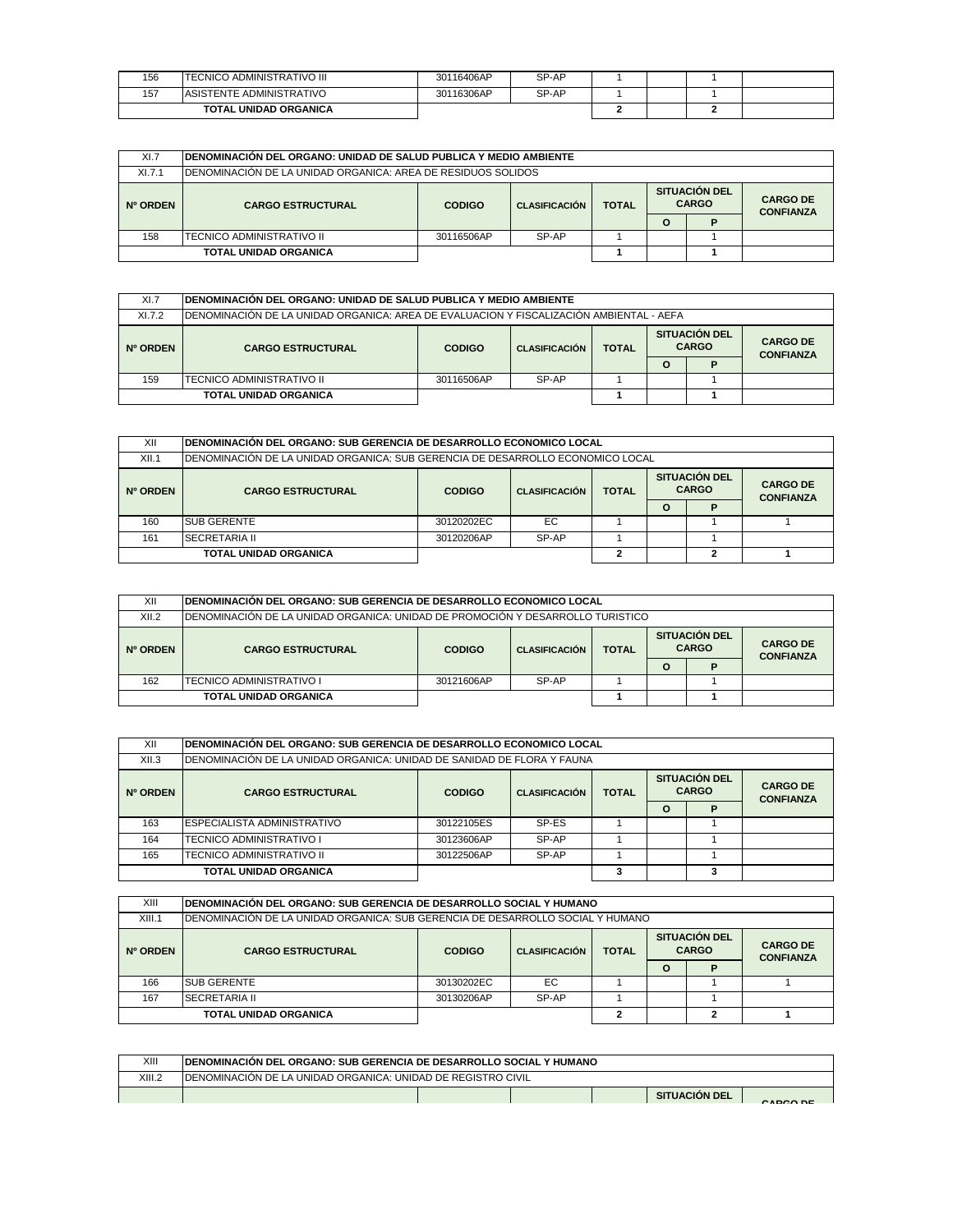| Nº ORDEN | <b>CARGO ESTRUCTURAL</b>           | <b>CODIGO</b> | <b>CLASIFICACIÓN</b> | <b>TOTAL</b> | <b>CARGO</b> |  | <b>UARGU DE</b><br><b>CONFIANZA</b> |
|----------|------------------------------------|---------------|----------------------|--------------|--------------|--|-------------------------------------|
|          |                                    |               |                      |              | O            |  |                                     |
| 168      | <b>ESPECIALISTA ADMINISTRATIVO</b> | 30131105ES    | SP-ES                |              |              |  |                                     |
| 169      | <b>ITECNICO ADMINISTRATIVO II</b>  | 30131506AP    | SP-AP                |              |              |  |                                     |
| 170      | <b>ITECNICO ADMINISTRATIVO III</b> | 30131406AP    | SP-AP                |              |              |  |                                     |
|          | <b>TOTAL UNIDAD ORGANICA</b>       |               |                      |              |              |  |                                     |

| XIII     | IDENOMINACIÓN DEL ORGANO: SUB GERENCIA DE DESARROLLO SOCIAL Y HUMANO        |               |                      |              |                                      |  |                                     |  |  |  |
|----------|-----------------------------------------------------------------------------|---------------|----------------------|--------------|--------------------------------------|--|-------------------------------------|--|--|--|
| XIII.3   | IDENOMINACIÓN DE LA UNIDAD ORGANICA: UNIDAD DE EDUCACION. CULTURA Y DEPORTE |               |                      |              |                                      |  |                                     |  |  |  |
| Nº ORDEN | <b>CARGO ESTRUCTURAL</b>                                                    | <b>CODIGO</b> | <b>CLASIFICACIÓN</b> | <b>TOTAL</b> | <b>SITUACIÓN DEL</b><br><b>CARGO</b> |  | <b>CARGO DE</b><br><b>CONFIANZA</b> |  |  |  |
|          |                                                                             |               |                      | O            |                                      |  |                                     |  |  |  |
| 171      | ITECNICO ADMINISTRATIVO I                                                   | 30132606AP    | SP-AP                |              |                                      |  |                                     |  |  |  |
|          | <b>TOTAL UNIDAD ORGANICA</b>                                                |               |                      |              |                                      |  |                                     |  |  |  |

| XIII.3   | DENOMINACIÓN DEL ORGANO: UNIDAD DE EDUCACION, CULTURA Y DEPORTE |                                       |       |              |   |                                      |                                     |  |  |
|----------|-----------------------------------------------------------------|---------------------------------------|-------|--------------|---|--------------------------------------|-------------------------------------|--|--|
| XIII.3.1 | IDENOMINACIÓN DE LA UNIDAD ORGANICA: AREA DE BIBLIOTECA         |                                       |       |              |   |                                      |                                     |  |  |
| Nº ORDEN | <b>CARGO ESTRUCTURAL</b>                                        | <b>CLASIFICACIÓN</b><br><b>CODIGO</b> |       | <b>TOTAL</b> |   | <b>SITUACIÓN DEL</b><br><b>CARGO</b> | <b>CARGO DE</b><br><b>CONFIANZA</b> |  |  |
|          |                                                                 |                                       |       |              | Ω |                                      |                                     |  |  |
| 172      | <b>ITECNICO ADMINISTRATIVO III</b>                              | 30132406AP                            | SP-AP |              |   |                                      |                                     |  |  |
| 173      | ASISTENTE ADMINISTRATIVO                                        | 30132306AP                            | SP-AP |              |   |                                      |                                     |  |  |
|          | <b>TOTAL UNIDAD ORGANICA</b>                                    |                                       |       | ◠            | ◠ |                                      |                                     |  |  |

| XIII.3   | DENOMINACIÓN DEL ORGANO: UNIDAD DE EDUCACION, CULTURA Y DEPORTE  |               |                      |              |                                      |  |                                     |  |  |  |
|----------|------------------------------------------------------------------|---------------|----------------------|--------------|--------------------------------------|--|-------------------------------------|--|--|--|
| XIII.3.2 | IDENOMINACIÓN DE LA UNIDAD ORGANICA: AREA DE DESARROLLO CULTURAL |               |                      |              |                                      |  |                                     |  |  |  |
| Nº ORDEN | <b>CARGO ESTRUCTURAL</b>                                         | <b>CODIGO</b> | <b>CLASIFICACIÓN</b> | <b>TOTAL</b> | <b>SITUACIÓN DEL</b><br><b>CARGO</b> |  | <b>CARGO DE</b><br><b>CONFIANZA</b> |  |  |  |
|          |                                                                  |               |                      |              | $\Omega$                             |  |                                     |  |  |  |
| 174      | ITECNICO ADMINISTRATIVO III                                      | 30132406AP    | SP-AP                |              |                                      |  |                                     |  |  |  |
|          | <b>TOTAL UNIDAD ORGANICA</b>                                     |               |                      |              |                                      |  |                                     |  |  |  |

| XIII     | IDENOMINACIÓN DEL ORGANO: SUB GERENCIA DE DESARROLLO SOCIAL Y HUMANO         |                     |                                      |  |          |   |                                      |  |  |                                     |
|----------|------------------------------------------------------------------------------|---------------------|--------------------------------------|--|----------|---|--------------------------------------|--|--|-------------------------------------|
| XIII.4   | IDENOMINACIÓN DE LA UNIDAD ORGANICA: UNIDAD DE PROGRAMAS Y DESARROLLO SOCIAL |                     |                                      |  |          |   |                                      |  |  |                                     |
| Nº ORDEN | <b>CARGO ESTRUCTURAL</b>                                                     | <b>CODIGO</b>       | <b>CLASIFICACIÓN</b><br><b>TOTAL</b> |  |          |   | <b>SITUACIÓN DEL</b><br><b>CARGO</b> |  |  | <b>CARGO DE</b><br><b>CONFIANZA</b> |
|          |                                                                              |                     |                                      |  | $\Omega$ | P |                                      |  |  |                                     |
| 175      | <b>ESPECIALISTA ADMINISTRATIVO</b>                                           | 30133105ES          | SP-ES                                |  |          |   |                                      |  |  |                                     |
| 176      | ASISTENTE ADMINISTRATIVO                                                     | SP-AP<br>30133306AP |                                      |  |          |   |                                      |  |  |                                     |
|          | <b>TOTAL UNIDAD ORGANICA</b>                                                 |                     |                                      |  |          |   |                                      |  |  |                                     |

| XIII.4   | IDENOMINACIÓN DEL ORGANO: UNIDAD DE PROGRAMAS Y DESARROLLO SOCIAL |                                                       |       |   |   |                                      |                                     |  |  |
|----------|-------------------------------------------------------------------|-------------------------------------------------------|-------|---|---|--------------------------------------|-------------------------------------|--|--|
| XIII.4.1 | IDENOMINACIÓN DE LA UNIDAD ORGANICA: AREA DE PROGRAMAS SOCIALES   |                                                       |       |   |   |                                      |                                     |  |  |
| Nº ORDEN | <b>CARGO ESTRUCTURAL</b>                                          | <b>CLASIFICACIÓN</b><br><b>TOTAL</b><br><b>CODIGO</b> |       |   |   | <b>SITUACIÓN DEL</b><br><b>CARGO</b> | <b>CARGO DE</b><br><b>CONFIANZA</b> |  |  |
|          |                                                                   |                                                       |       |   | O |                                      |                                     |  |  |
| 177      | TECNICO ADMINISTRATIVO II                                         | 30133506AP                                            | SP-AP |   |   |                                      |                                     |  |  |
| 178-179  | ASISTENTE ADMINISTRATIVO                                          | 30133306AP                                            | SP-AP | ◠ |   |                                      |                                     |  |  |
|          | TOTAL UNIDAD ORGANICA                                             |                                                       |       |   |   | 2                                    |                                     |  |  |

| XIII.4                       | IDENOMINACIÓN DEL ORGANO: UNIDAD DE PROGRAMAS Y DESARROLLO SOCIAL |               |                      |              |                                      |  |  |                                     |  |
|------------------------------|-------------------------------------------------------------------|---------------|----------------------|--------------|--------------------------------------|--|--|-------------------------------------|--|
| XIII.4.2                     | IDENOMINACIÓN DE LA UNIDAD ORGANICA: AREA DE REHABILITACIÓN.      |               |                      |              |                                      |  |  |                                     |  |
| Nº ORDEN                     | <b>CARGO ESTRUCTURAL</b>                                          | <b>CODIGO</b> | <b>CLASIFICACIÓN</b> | <b>TOTAL</b> | <b>SITUACIÓN DEL</b><br><b>CARGO</b> |  |  | <b>CARGO DE</b><br><b>CONFIANZA</b> |  |
|                              |                                                                   |               |                      |              | O                                    |  |  |                                     |  |
| 180                          | ITECNICO ADMINISTRATIVO II                                        | 30133506AP    | SP-AP                |              |                                      |  |  |                                     |  |
| 181-182                      | ASISTENTE ADMINISTRATIVO                                          | 30133306AP    | SP-AP                |              |                                      |  |  |                                     |  |
| <b>TOTAL UNIDAD ORGANICA</b> |                                                                   |               |                      |              |                                      |  |  |                                     |  |

| XIII.4   | <b>SOCIAL</b><br><b>IDENOMINACIÓN DEL</b><br>. UNIDAD DE PROGRAMAS '<br><b>ORGANO:</b><br>V DESARROLL.            |
|----------|-------------------------------------------------------------------------------------------------------------------|
| XIII.4.3 | LECHE<br><b>IDENOMINACIÓN DE</b><br>U DE L'<br>۱DE F<br>: LA UNIDAD ORGANICA: AREA I<br>E PROGRAMA<br><b>VASC</b> |